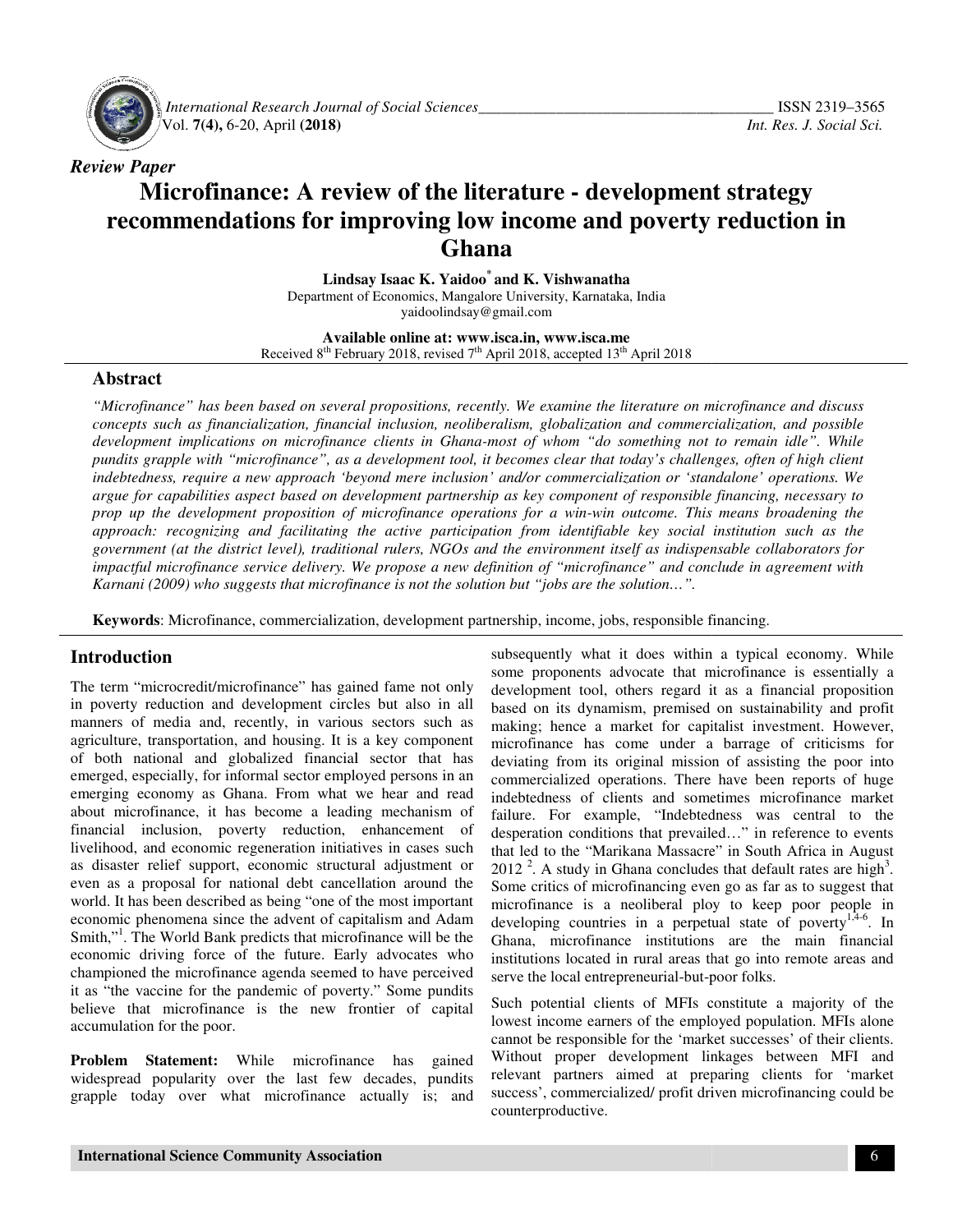**Aims of this Paper:** We seek to review the literature of what scholars and institutions have posited to be the meaning of [or description of] microfinance. We discuss concepts such as financialization, financial inclusion, globalization and the commercialization of microfinance and make recommendation for ethical or responsible financing as a better way to ensure that microfinance remains a development tool to help low income earners do better. We subsequently propose a working definition of "microfinance".

**Objective(s):** The objective of this paper is to review the literature as it regards the 'microfinance' concept and consider certain environmental influences such as financialization, globalization etc on microfinance operations in Ghana. Thereafter, we assess potential implications of microfinance operations and make recommendations for Ghana's microfinance operations. Subsequently, we propose a working definition of 'microfinance'.

## **Methodology**

Explanation building: the central premise here is to use theory to provide a better understanding of a research problem. Here, analysis is based on explanation. To "explain" a phenomenon is to offer a theoretical description to enhance understanding or causal links about it. The causal links are akin to cause-andeffect variables as it regards one proposition having an effect or bearing on another. The aim is to explain the essential logic.

The authors resort to theory and written literature as an analytic technique to establish cause-and-effect proposition of the role of microfinance as a useful imperative for opening up opportunities for poor people who are normally marginalized and excluded from economic participation. One promising approach to justifying a theory is via the idea of 'explanation building' whereby several pieces of information may be related to some broader or related notions of a subject<sup>7</sup>.

**Scope and Limitation:** This paper focuses on a review the literature on "microfinance". But we extend its scope to cover broader notions such as financialization, financial inclusion, globalization, and commercialization which may have relevance as regards how microfinance can maintain its human centered approach as a pro-poor financial strategy to serve poor and/or low income earners in Ghana. We do so using conceptual analysis based on secondary literature. We do not provide statistical and empirical analysis to arrive at conclusions.

**Significance of this Study:** i. To highlight some perspectives on the origins and meaning of microfinance; ii. To discuss the basic philosophical underpinnings of microfinance; iii. To examine the impact of financialization, financial inclusion, financial intermediation, globalization, neolibralism, and the commercialization on the microfinance industry today and possible implications on microfinance clientele; iv. A

contribution of this study is observed through the discussion of how contemporary microfinancing can become a tool to foster the progress of its main clientele who are the low income selfemployed improve the financial rewards of the jobs they do; v. To suggest a working definition of 'microfinance' vi. The study becomes relevant for policy making and for further research.

## **Historical Brief: from "Microcredit" to "Microfinance"?**

It can be observed that the concept of 'lending' is discussed in the main religious texts of the world. For example, lending/usury is discussed in the Bible book of Deuteronomy; while the Koran sheds light on usury within the Islamic context. However, the origin of 'microcredit' is traced to  $15<sup>th</sup>$  Century Italy. Here, the *Monti de Pieta* (amount of pieta is an institutional pawnbroker run as a charity) was set up to offer relief to the poor<sup>8</sup>. Around that same time, Englishmen began establishing bequeaths for charitable loan funds<sup>9</sup>. In the  $18<sup>th</sup>$ century, the author Jonathan Swift was lending in Dublin. Like 'microcredit' clients of today who often co-guarantee for a 'microcredit' loan, Swift's borrowers needed two co-signers who would be liable in the event of default<sup>9</sup>. Following on, some authors trace the genesis of institutional lending to the German cooperative banking which began operations in the mid-19<sup>th</sup> century<sup>9-11</sup>. Meanwhile, the birth of modern [micro] credit (agency) is also credited to Lewis Tappan in 1841 in New York City $^{12}$ .

Contemporary institutionalized 'microcredit' is generally credited to the economics professor and Nobel laureate Muhammad Yunus who started 'microlending' in Jobra, Bangladesh, in 1977. Through his initial act of generosity, he realized that little amounts given to poor women, who engaged in little petty trading to eke out a living, enabled them to invest in their livelihood and generate profits. Now four decades and over, the model he established has become a universal practice as a tool to tackle income vulnerability by supporting income generation. Based on Yunus' initiative, he and his Grameen Bank were joint recipients of the Nobel Prize in  $2006<sup>13</sup>$ . The citation for the Nobel Prize read, "…for their efforts to create economic and social development from below"<sup>14</sup>.

The people of West Africa (including Ghana) are believed to practice "susu", a form of informal rotating savings, long ago. In Africa, the first form of institutional organization for microlending purposes begun in 1955, Northern Ghana<sup>15</sup>.

### **Literature Review**

**Microfinance:** The terms microcredit and microfinance are sometimes used interchangeably although microfinance is most popularly used today. However, microfinancing tends to emphasize the abolition of physical collateral. This means no collateral is required contrary to formal banking practices. Instead of collateral, microfinance intermediaries use alternative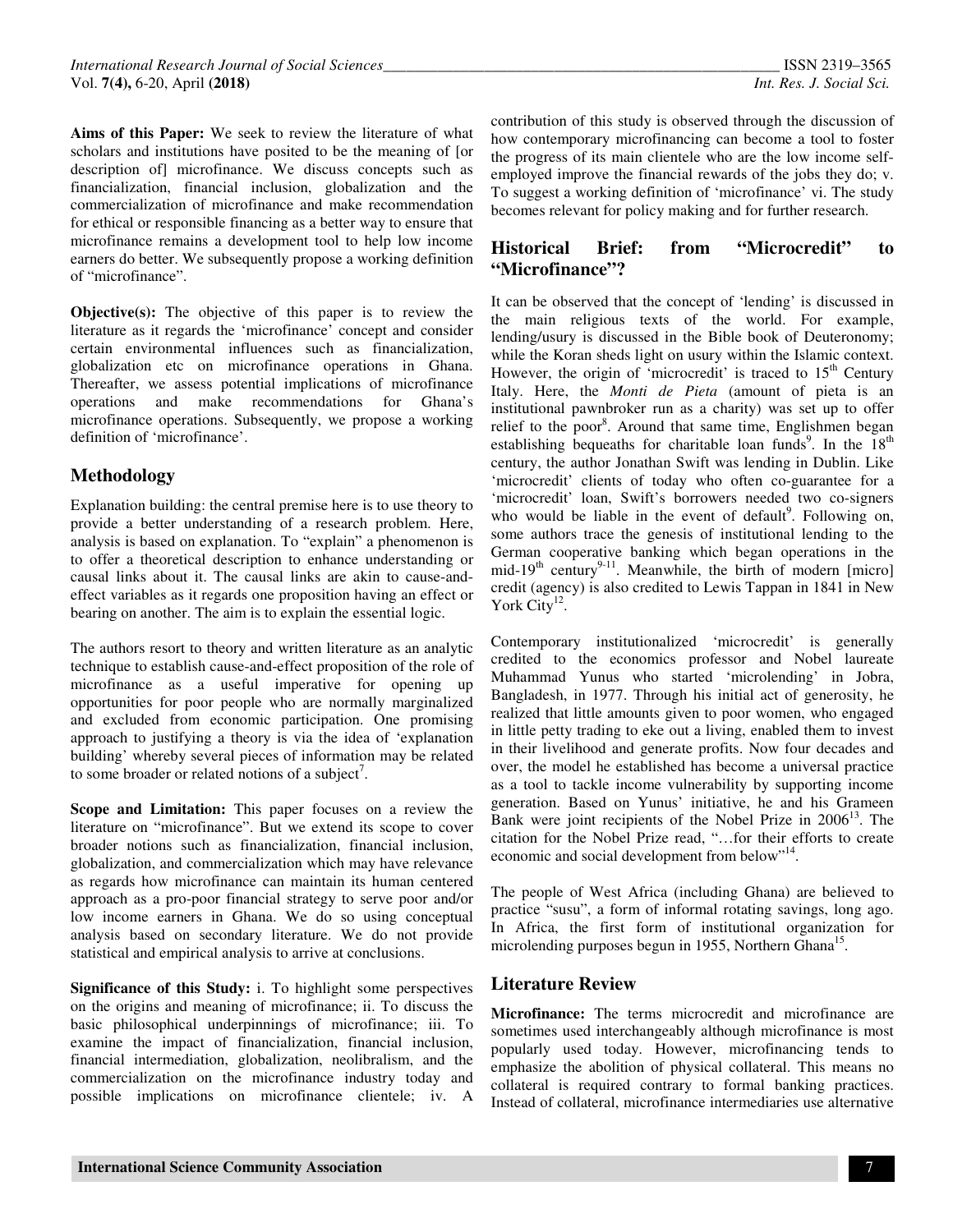methods like the assessment of clients' repayment potential by running cash-flow analysis, which is based on the stream of cash-flows generated from activities for which loans are advanced $16,17$ .

Microfinance is the provision of a broad range of financial services such as deposits, loans, payment services, money transfers and insurance to poor and low income households and their micro-enterprises<sup>5b,18-21</sup>. It refers to short term lending and recycling of loan and repayment of what can be regarded as very small amounts of money<sup>22-27</sup>.

Microfinance is defined in relation to its users- rather than in relation to other forms of finance- as the supply of savings, credit, insurance and payment services to relatively poor people<sup>28,29</sup>. It is often regarded as an initiative to help vulnerable people deal with shocks such as floods or fire, as well as efforts aimed at encouraging wider participation by those who might be near exclusion from engaging more actively in markets<sup>30</sup>. Advocates champion the proposition that microfinance is the most suitable approach for supporting individual self-help efforts at both livelihood and development. Microfinance is also deemed to have a 'humanist proposition' which can rely on the social capital ethos to improve livelihoods. For example, Counts (2008), points out that microfinance's key asset was not its loan portfolio but its high quality relationships with millions of poor  $entrepreneurs<sup>31</sup>$ .

Ghana's microfinance policy document (GHAMP) explains that microfinance encompasses the provision of financial services and the management of small amounts of money through a range of products and a system of intermediary functions that are targeted at low income clients. Microfinance refers to provision of small loans and other facilities like savings, insurance, transfer services to poor low-income household and microenterprises. Microcredit also refers to a small loan to a client made by a bank or other institutions $^{32}$ .

The Asian Development Bank defines microfinance as the provision of a broad range of financial services such as deposits, loans, payment services, money transfers, and insurance to poor and low-income households and their micro-enterprises $^{33}$ . The India Micro Financial Sector (Development and Regulation) Bill, (2007), defines microfinance as the provision of financial assistance and insurance services to an individual or an eligible client either directly or through a group mechanism $^{34,35}$ .

The Consultative Group to Assist the Poor (CGAP), the apex association of international donors who support microfinance, defines microfinance as financial services for poor and lowincome clients<sup>36</sup>. It regards microfinance as 'a powerful tool to fight poverty that can help poor people to raise income, build their assets, and cushion themselves against external shocks<sup>37</sup>. CGAP, in its Phase III Strategy 2003-2008, defines microfinance as credit method that adopts effective social collateral to deliver and recover short-term, working capital loans to microentrepreneurs (or potential microentrepreneurs).

"The term microfinance is often used interchangeably as the related term 'micro-credit'. The term 'microcredit' refers to a small size loan for the unsalaried borrowers with little or no collateral security that had to repay within short period of time. Whereas 'microfinance' refers to a large range of financial services including microcredit, micro-savings, micro-insurance, money payment transfers, provident funds, pensions and other financial products provided by different service providers targeted at poor and low income people"<sup>38</sup>.

The International Labour Organization (ILO) posits, "Microfinance is the provision of financial services to the poor on a sustainable basis. It is addressed to the poor and those excluded from market transactions. It seeks to broaden and deepen the market by emphasizing that ultimately microfinance institutions have to be sustainable<sup>39</sup>. Early on, the ILO (2005) in its policy statement declared, "Microfinance translates fundamental ILO values into action: it opens up opportunities for participation in the economy, it fosters solidarity and it empowers the working poor. It further advocates that decent employment and incomes depend critically on the financial market<sup>39b</sup>.

Academic courses in microfinance often associates microfinance with promoting entrepreneurship, small business development, innovation, as well as using microfinance as a tool to support business expansion.

However, the purported capability and substantial financial inflows into the subsector make it imperative for academic research to be carried out<sup>40</sup>.

**Microfinance Institution(s) (MFIs):** Microfinance institution is the term that has been used to mean institutions that provide microfinance services. They offer financial services to undeserved, impoverished communities and these services include savings accounts, insurance, health care and personal development<sup>41</sup>. An MFI is any institution that provides microfinance services. The term encompasses both non-profit organizations and for-profit entities<sup>42</sup>. MFIs are specialized financial institutions, united under the banner of microfinance, sharing the commitment to work towards financial inclusion. MFIs are also defined as institutions whose major business is the provision of microfinance services, such as deposits, loans, payment services, money transfers and insurance, to poor and low income households and their microenterprises<sup>36</sup>. Microfinance Institutions refer to financial institutions which provide financial services to the poor who are typically excluded from the formal banking system for lack of collateral<sup>43b</sup>. MFIs are regarded as providers of such financial services to poor- mainly credit and savings- although insurance and other payment services are rendered by some<sup>44</sup>.

The concept of MFIs, is clarified by negating certain players from the purview of MFI's definition. A commercial bank downscaling its operations to reach the poor and a moneylender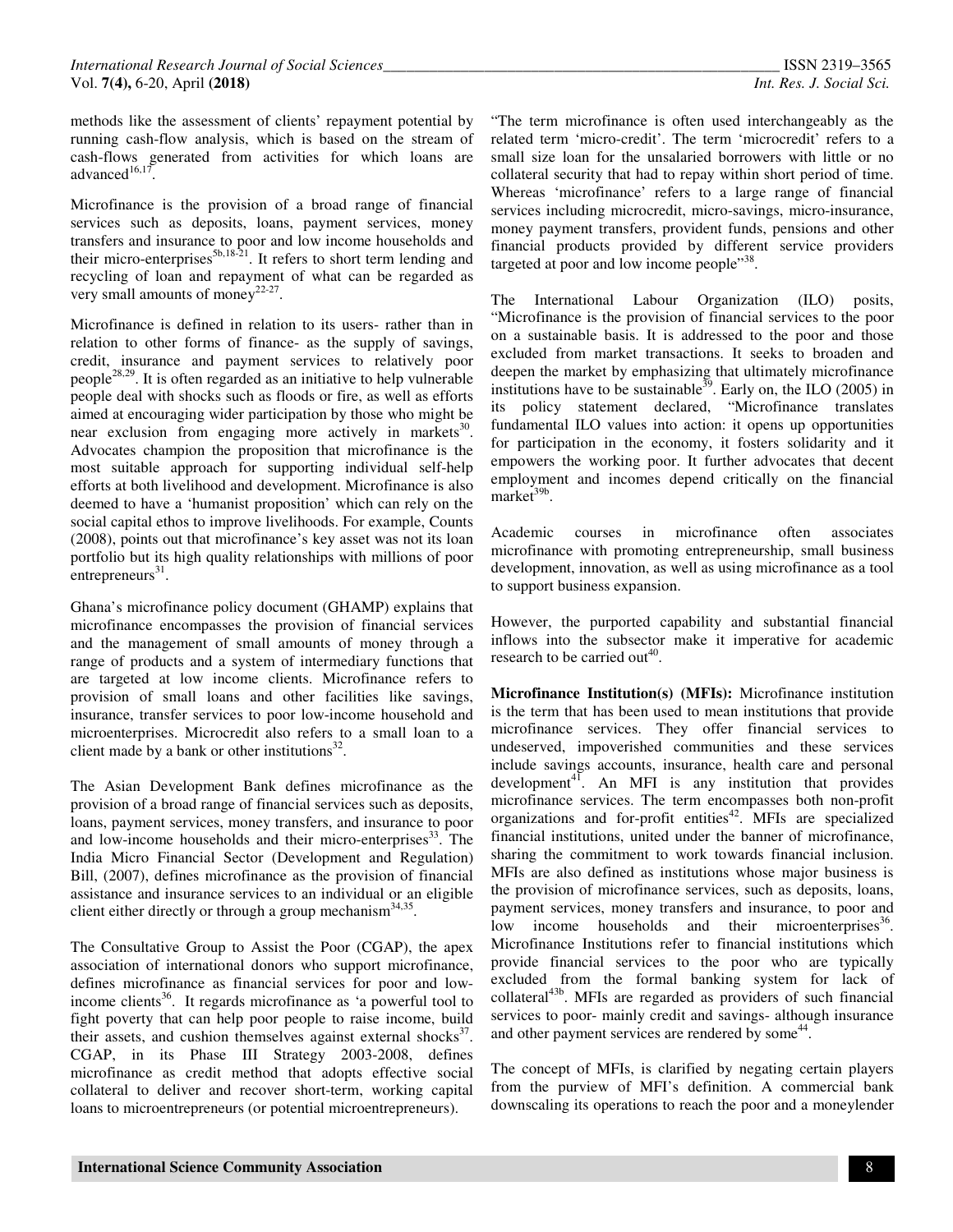catering to financial needs of the poor are excluded from the definition, as they do not fulfill the value attributes associated with an MFI. As per the value attributes of an MFI, only if an institution has developmental roots and a non-exploitative intent in predominantly serving the poor can it be termed as an MFI. Thus, as per this definition, even a non-governmental organization (NGO) can be regarded as a MFI, only if it does microfinance as a core activity or has a separate division created to handle microfinance operations which aim to provide services that improve the lives of its clients<sup>44b</sup>. MFIs are considered as instruments for poverty reduction<sup>45,46</sup>.

## **The Grameen I Model**

Microfinance as we know today draws its inspiration from the model that was founded by Muhammad Yunus in the mid-1970s. He discovered that small amounts of capital to hardworking poor microentrepreneurs could break the vicious circle of poverty. Yunus had intended to run his program as a pilot project for a few years and then turn it over to banking professionals. But the financial institutions' contention that they can deal only on the basis of collateral energized him to consider something more of an institutional kind $31$ . Soon, small amounts of money could empower an individual to scale barriers to economic self-improvement. The concept spread and soon gathered universal applicability. The programme was based on a unique methodology based on 'social solidarity' or social collateral'; from "'distrust'- based on tangible collateral, to 'trust'- based on an intangible ethos: what we can all aspire, mutually". The core objective of the Grameen Bank was to give small loans at affordable rates of interest to poor people, especially women, with the aim of helping them attain marginal successes in the marketplace in order to pay back the loans. "Microcredit programmes have brought the vibrancy of the market economy to the poorest villages and people of the world. This business approach to the alleviation of poverty has allowed millions of individuals to work their way out of poverty with dignity",47.

## **Microfinance as Financialization**

**Financialization: What is it?:** Financialisation denotes an increase in the volume of financial transactions<sup>48</sup>. It is to be noted that one of the factors that drives financialization is cost effectiveness. This aspect, in most part, supports the argument for commercialization and the profit motive. At its most general, financialisation is presented by Duménil and Lvy as the condition that gives rise to the present "Crisis of Neoliberalism", the title of their book<sup>49</sup>. Here "financialisation", "neoliberalism" and "globalization" are presented as three mutually reinforcing trends resulting in a "financial hegemony". Financialization is marked by the increase in household debt $50-52$ "Financialization is not an end… but a tool in the … maximization of the income and wealth of the upper class<sup>52</sup>. This is demonstrated by a fall in the wage share of total income $49,53$ .

**Microfinance as a Medium for Financial Inclusion:**  'Financial inclusion', is 'the proportion of individuals and firms that use financial services'<sup>54</sup>. It is also defined to mean creating the space and environment to allow more and more people into the financial sector. It symbolizes delivery of financial services at an affordable cost to the vast sections of the disadvantaged and low-income groups. Financial inclusion then becomes more relevant for those living in poverty as well as the rural economy because of their population size, market potential, and yet poor productivity, income and consumption patterns. With respect to microfinancing, "Financial services to low income entrepreneurs may be the single most effective way to reduce poverty and achieve broad-based economic growth<sup>55</sup>."

**Microfinance as Financial Intermediation:** It is to be noted that financial intermediation is a pervasive feature in many economies. As regards microfinancing, client portfolio and whom to lend to (targeting) cannot be understood without considering microfinance as a source as well as a product of intermediation. Basically, financial intermediation is the causatory factor in the savings-investment or lending-repayment process. Ignoring its relevance, nature and scope within a given community or economy would seem to be done at the risk of irrelevance. Thus, for the large majority of informal sector operators, microfinance is key to fostering that process. Financial systems help mobilize and pool savings, provide payments services that facilitate the exchange of goods and services, produce and process information about investors [clients] and investment projects to enable efficient allocation of funds, monitor investments and exert corporate governance after these funds are allocated, and help diversify, transform and manage risk. Arguably, microfinance is the perfect mode of financial intermediation between finance and those at the bottom of the pyramid.

**Globalization and Microfinance:** Globalization is often linked to capitalism based on the drive for 'additional financial returns or profit' from market activities. Globalization is a feature of contemporary world; driven by information and communications technology (ICT). It connotes the integration of international economies.

An IMF (2007) paper "Reaping the Benefits of Financial Globalization", observes that finance has moved furthest and fastest to most OECD member countries while small increases have been experienced by low income countries<sup>56</sup>.

**Implications of Globalization on Poverty in Ghana:** The relationship between globalization and poverty in Ghana is obscured by the fact that for long poverty was more generally associated with rural economies and societies than urban ones, while globalization was expected to reflect the transactions of the more urban sections of African societies<sup>57</sup>. However, it is to be observed that Ghana's participation in the global economy is mainly through growth of goods exports of manufacturing products and primary products such as gold, bauxite cocoa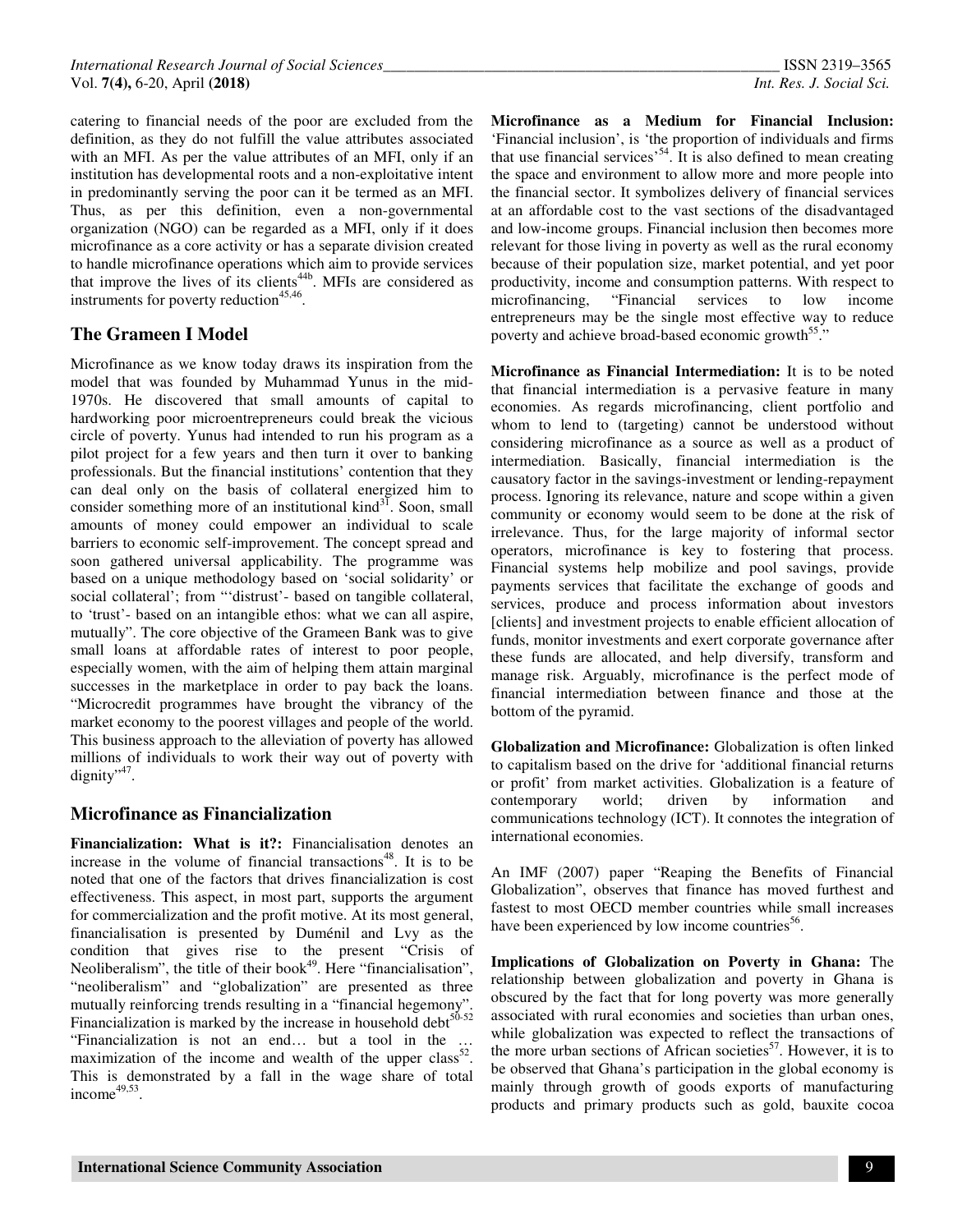beans and crude oil. It may also be for reasons associated with these same trends that significant poverty as well as inequality may become an important by-product of the process. According to the various Ghana living standards reports, poverty, in Ghana, is largely a rural phenomenon.

For example, the majority of rural and urban dwellers at the fringes of development might as well be caught up in an inescapable trap of subsistence activities of a traditional kind, without employment of technology or value addition. Such folks 'doing something to earn a living' might be content with living at the subsistence level without a vision to expand their operations or compete even at their local level. Without devising a broader range of 'empowerment' services, microfinance loans may become a 'debt trap'. "A rising tide lifts all boats" approach; that somehow, the benefits of globalization will inure to the benefits of the poor is illusory<sup>58</sup>.

**Neo-liberalism and Microfinance:** Some economists have sought to justify neo-liberalism and have been critical of the welfare state<sup>59-61</sup>. While their writings are helpful to understand neo-liberal globalization, they do not provide resources to understand alternative ways of expression of globalization. Neoliberal creed induced a "finance led growth regime"<sup>62,63</sup>.

The underlying premise is that when individuals are given choice within a free market, they are empowered: "explanations for inequalities are then transferred from embedded unequal societal structures to individual recklessness or application<sup>7,64</sup>. In some cases, individuals can benefit from such processes, being able to participate in new forms of consumption activities and enjoy the freedoms that come with economic success. However, there is not an automatic outcome of growing 'freedoms', as structural limitations on the ability to act in this new landscape of possibilities is greatly restricted by those disadvantaged and 'less capable' groups. Thus, rather than being able to take advantage of the new consumer choices which are available to them, these workers are excluded $^{65}$ . This has significant implications for social justice and the struggle for greater equity in societies throughout the world<sup>66</sup>.

**The Washington Consensus:** The 'Washington Consensus' (Williamson 1989), contained many elements of the neoliberal agenda- including the perceived need for fiscal discipline, financial-sector reform, market-based exchange rates, liberalization of trade, and privatization- which were attached as conditions to many of the cooperation and financing agreements, including microfinancing. The social mission of microfinance as a pro-poverty tool is believed to have been compromised from then onwards.

**Commercialization of Microfinance:** Commercialization of microfinance means "the application of market-based principles to microfinance" or "the expansion of profit-driven microfinance operations"<sup>67,68</sup>. The term "commercialization" connotes "the adoption by MFIs of market-based principles in their microfinance activities regardless of whether they are

under prudential or non-prudential government regulations"<sup>69</sup>. Commercialization of microfinance allows operators broaden the scope of product offerings while increasing their depth of service<sup>70</sup>. But "the emphasis on financial sustainability by the donors and opportunity for investors/capitalists compels development agencies to change their ethics, or at least it creates an internal tension between 'compassion and capitalism  $\ldots$ <sup>71</sup>. It is observed that "for-profit investment institutions and opportunistic individuals began to sense the huge profit- making possibilities in microfinance, resulting in a flood of commercial funding moving into the microfinance sector from the late 1990s onward"<sup>6b</sup>.

**Commercialization and "Mission Drift":** Critics point to the vicious circle as a result of high commercialization. For example, they argue that within this dispensation, greater amounts of loans are disbursed, while greater returns on credit are expected and/or demanded. Investors of capital seek rents; having minimal concern for 'entrepreneurial' or borrower progress in the marketplace. Often, relatively poorer borrowers' (having limited skills and know-how) faces the greater challenge; resorting to survivalist tactics such as multiple borrowings or "fixing someone" into a new loan-group. Such 'agent', after receiving a loan, virtually hand-over the loan to the 'main' client for continued operations and survival. In those circumstances, society's productive, consumptive and potentially entrepreneurial base eventually lacks the benefit of generative productive prioritization<sup>18</sup>.

**Some Observed Shortcomings of Commercialization of Microfinance:** Commercialization of microfinance places return-on-investment/profit motive above all else. Meanwhile, the not-for-profit MFIs operate as "public purpose" organizations $\hat{7}^{2,73}$ . The extensive commercialization and deregulation of the microcredit industry precipitated an even greater Wall Street-style calamity<sup>6c</sup>. Some critics of commercialization of microfinance draw a similar scenario like the sub-prime mortgage sector in the USA. They point out that commercialized microcredit industry exists simply to suck up as much value and spending power as possible from the very poorest communities and place it into the outstretched hands of the richest MFI owners, managers, individual investors and the investment community at large<sup>74,13</sup>: i. Commercialization of microfinance amounts to 'accumulation by dispossession' which is seen as a way of exploiting the poor and holding back their escape from poverty<sup>74</sup>. ii. Higher than normal interest rate charge(s) to borrowers<sup>10,75</sup>. iii. High dividend payment<sup>76,6c</sup>, iv. Social mission suffer in favor of profit motive<sup>75,6c</sup>, v. Social tensions through a vicious circle of indebtedness and frustration<sup>2</sup>. vi. MFIs serve relatively well-off clients and the fewer who can afford to pay back larger loans<sup>77</sup>. vii. Pavlović and Stoyanov did a study in Bosnia and Herzegovina and noted that commercialization and privatization of MFIs negatively affected the microfinance sector and had negative consequences for employment<sup>78</sup>. viii. Bateman referred to the microfinance commercialization as causing '"he death of microfinance'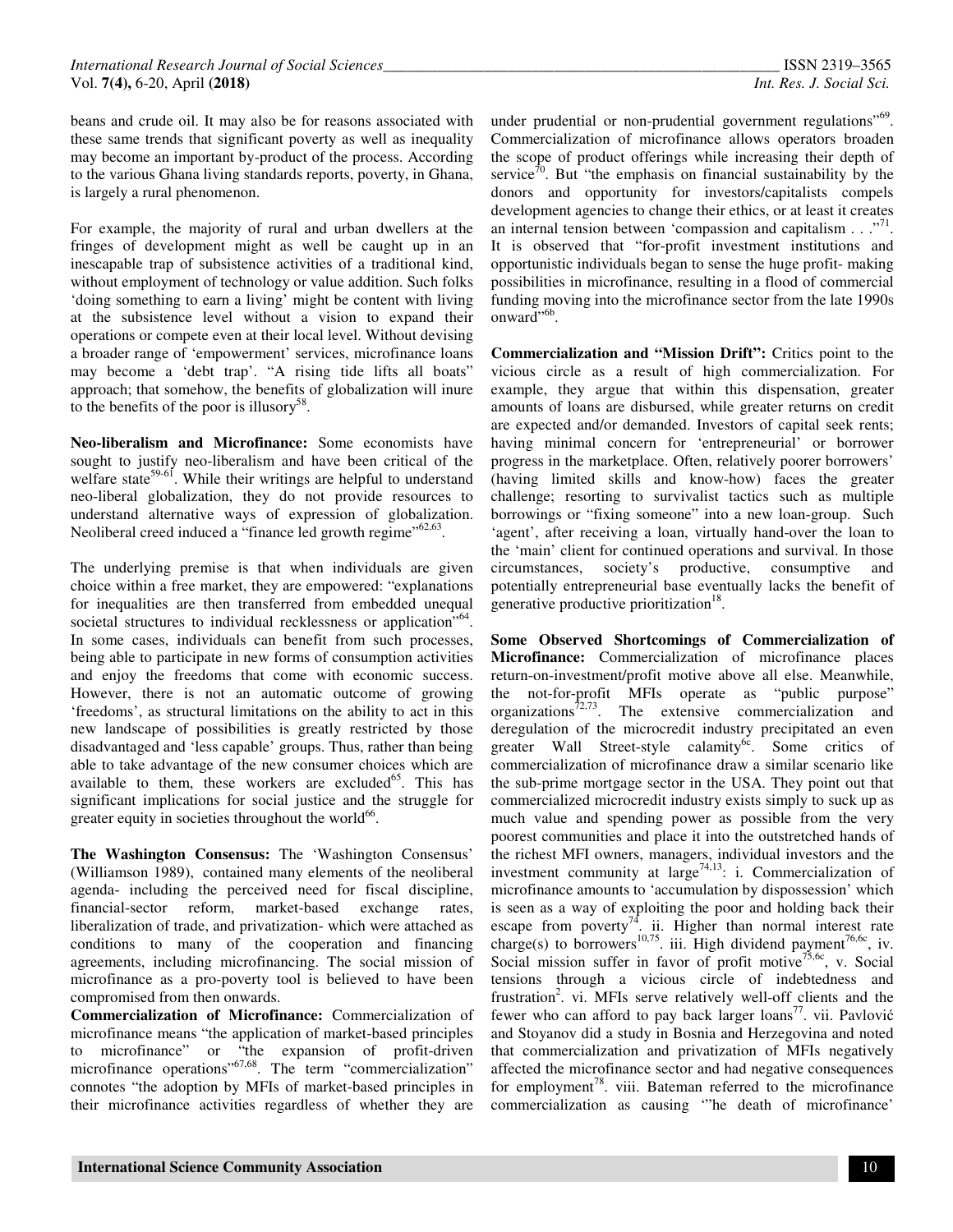because evidence obtained from outcomes showed negative results<sup>6</sup>. ix. Finally, according to the 'iron law of interest rate restriction' high interest rates on credit redistribute credit portfolios, favouring "larger, safer and older borrowers over smaller, more innovative and riskier, newer clients and concentrate loan portfolios in fewer hands". Consequently, this ensures that institutional loans are normally channeled to large borrowers<sup>79</sup>.

**Commercialization of Microfinance has come to Stay?:** With the experience of MFIs the world over and in view of the facts of globalization, financialization, and such realities, it is not difficult to understand why we cannot wish commercialization of microfinance away. In Ghana, it is observed that one strong case for commercialization of MFIs from NGO status is to satisfy the legal condition for the 'evergreen' practice of collecting compulsory savings and going on to provide voluntary savings services and other products to clients. For example, the case can be stated of Sinapi Aba Trust (SAT, a Microfinance NGO) founded in 1994 in Kumasi. SAT broke up with the formation of Opportunity International Savings and Loans Company in 2007. What remained of SAT (NGO) converted into a Non-Banking Financial Institution in  $2013^{80}$ .

## **The Grameen II**

In 2001, the Grameen Bank was re-launched into the Grameen Generalized System or 'Grameen II' – fully embracing the 'new wave' microfinance model. Grameen Bank has now become like any other profit-driven commercial bank. From its lofty poverty reduction pursuits in the 1980s and 1990s, the bank has moved to a more modest goal of financial inclusion of poor women in Bangladesh. Thus, the original 'classic' Grameen Bank microfinance model was effectively relegated to history with the adoption of a neoliberalized microfinance proposition. Some pundits, however, believe that the 'new wave' of microfinance enabled it to attract much needed funding from rich philanthropists and profit-seeking private investors $6,31$ .

**Consequences of Lack of Access to Finance or No Microfinance:** Lack of access to finance, especially, for selfdevelopment or social advancement purposes may lead to impoverishment and worsens a 'vicious circle of poverty'. When people in poor countries have low income levels, thus low savings and low capital accumulation, their productivity and growth is limited"<sup>81</sup> Meanwhile ultimate benefits of microfinance is to endeavor to reverse this trend into low income, injection of credit, investment, more income, more savings, more investment, more income <sup>82-84</sup>.

**Brief of Ghana's Financial Inclusion Landscape:** Prior to 1985, the Government of Ghana established specialized banks to intervene to serve perceived demands of distinct economic groups. The state authorities considered traditional banks to be ignoring indigenous farmers and small entrepreneurs<sup>85</sup>.

Throughout the 1960s and 1970s, various development banks such as the National Investment Bank, the Agricultural Development Bank, and the Bank for Housing and Construction, were set up to meet the financing needs of specific sectors of the economy. This did not stop the proportion of total credit to priority sectors (especially to indigenous selfemployed persons, 'cottage industries' as well as SMEs) to fall in decline<sup>57</sup>. The reluctance to lend to small businesses and the agricultural sector is often explained by bankers as the 'high transaction costs of lending to these sectors' which make small loans relatively expensive. In Ghana, as in many developing economies, banks see a favorable risk composition as one that is heavily weighted against the self-employed, small-scale enterprises and the agricultural sector. The directives from the Bank of Ghana to the banks to allocate more credit to 'priority sectors' were not accompanied by any incentives to the banks, bearing in mind the fact that these sectors were considered by most bankers to be the high-risk sectors<sup>57</sup>.

**Brief Description of Ghana's Financial Superstructure:**  Ghana's financial system is made up of banks (universal banks) and the other financial institutions. The Bank of Ghana (BoG) categorizes all other financial institutions as microfinance institutions for purposes of supervision<sup>86</sup>. The BoG has grouped the MFIs into categories (tiers) as below:

**Tier 1 Institutions**: Institutions providing microfinance services but already regulated under Act 673, as amended: Rural/Community Banks, Finance Houses, Savings and Loans Companies.

**Tier 2 Institutions**: Regulated under Act 673, as amended, Deposit-Taking Microfinance Companies.

**Tier 3 Institutions:** Regulated under Act 774, Non-Deposit Taking Microfinance Companies (Money lenders), Non-Deposit Taking Financial Non-Governmental Organization (FNGOs).

**Tier 4 Institutions:** Regulated under Act 744, Individual Susu Collectors/Enterprises, Individual Money Lenders/ Money Lending Enterprises.

Financial systems are a special case of (optimal) institutions and can be (re)formulated as such once the general analytical framework has been put in place. In Ghana, these microfinance programmes and institutions have become increasingly important components of strategies to reduce poverty or promote self-employment as well as Micro and Small Enterprise Development (MSED). But with high debt crisis in countries around the world and close to home, measures to act and forestall the shortcomings of microfinance needs to be considered<sup>87</sup>.

**Microfinance Clients in Ghana:** Microfinance in Ghana is a diverse sector in terms of approach, methodology, history and ideology, so the question of what microfinance needs to do might involve understanding the nature of MFI or recalibrating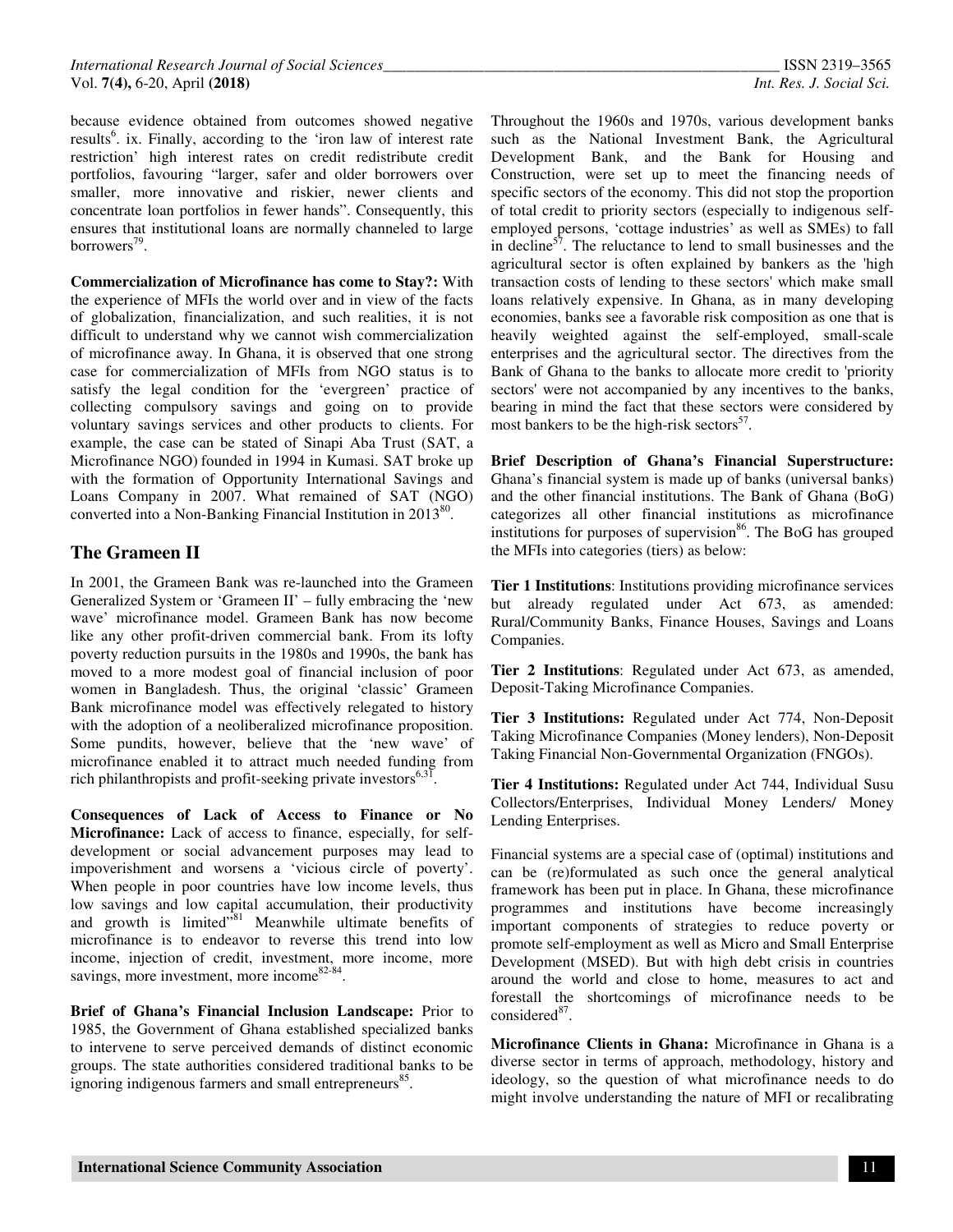what it means to be the kind of MFI that is needed for helping clients succeed by stepping up their game. In microfinancing, outcomes matter and outcomes depend on how it is implemented, to which audience, in what contexts and under what conditions. There has undeniably been an excessive focus on the supposed advantages of microfinance loans, which has too often been presented as a powerful tool for job creation, the eradication of poverty, the empowerment of women and the promotion of democracy without complementary aids to client success.

In Ghana, one can observe that those who are more patronizing of microfinance operations are women. Often, they trade in farm produce, cooked food and comestibles, petty trading, service provision, street vending and so on. In short, the majority of MFI clients are informal sector operators. A high informal employment of over 88 per cent means that a very high percentage of these categories of employed population are existing and/or potential clients of MFIs.

A recent publication by the IMF notes that labour share of income declines when wages grow more slowly than productivity. The result is that a growing fraction of productivity gains has been going to capital. And since capital tends to be concentrated in the upper ends of the income distribution, falling labor income shares are likely to raise income inequality<sup>88</sup>.

The proposition that microfinance is 'naturally' designed to support individual effort at improving self-enterprise and livelihood is popular. But serving most people who do not have the skills and the persistence to become true entrepreneurs, the need for a sound microfinance infrastructure to combine both commercial interests while actively engaged in looking out for clients' good (more "successful entrepreneurs") appears more timeous than ever.

**The Problem of Debt as Microfinance: Implications of Commercialization?:** If the average poor person in Ghana employs themselves, as is often the case with microfinance clients, how can they reasonably be expected to thrive? A study in Ghana involving 25 MFIs reports that 60% of them have default rates above the internationally accepted rate of  $3\%$ <sup>6</sup>. This poses serious threat to the operations and sustainability of many MFIs. In the midst of low cash flows, irregular incomes, local economic instability and rising consumption aspirations of clients; profit seeking operations of MFIs create a situation where microcredits are an additional burden. Compulsory savings, frequent repayments, high interest rates and delays in impending loan disbursements force clients to take out loans from 'secondary sources' to pay their installments. This leads to increased dependency not only on several different MFIs at once, but also on local informal credit sources<sup>71,89</sup>. Meanwhile, a study in Bolivia and concludes that clients who do multiple borrowing are found to be more likely to default than those who  $d$ o not $^{90}$ .

**Microfinance Impact Studies:** Today, there is underwhelming evidence that institutional microfinancing does not always impact positively on clients. Two very crucial randomize control trials (RCTs) found no strong causal link between access to microfinance and poverty reduction<sup>91,30</sup>. They likewise found no evidence of improvement in household income or consumption. However, another study recommends a more cautious research approach<sup>92</sup>.

**Some Criticisms of Present Practice/Definition of Microfinance:** i. By obtaining microfinance (loans), the poor becomes productive which results in increased household income, ability to repay loans, and they can escape poverty. ii. Microfinance adherents tend to fanaticize the notion which suggests, finance liberates the poor. Yunus states that "all human beings are born as entrepreneurs; these (poor) people need very limited capital in order to become involved in income generating activities"<sup>47</sup>. But Karnani observes microfinance has created very few true entrepreneurs who have created prosperous businesses. He suggests that microfinance is not the solution but "jobs are the solutions". "Creating opportunities for steady employment at reasonable wages is the best way to take people out of poverty"<sup>93</sup>. iii. Microfinance cannot by itself generate income but should be considered as an important support service in the process of assisting relative poor people to developing micro-enterprise. iv. Criticisms of the generic approach: same notions of poor delivery of microfinance remains unresolved especially from a contextual perspective. v. Microfinance clients may incorrectly be considered as 'entrepreneurs' and yet helping them to become successful entrepreneurs is not as simple as proponent rhetoric makes it seem. vi. Microfinance clients face a host of problems- such as poor housing, transportation, poor nutrition, lack of entertainment and so on. The limited business training (if any) and initial loans were insufficient to overcome the barriers that these practical problems pose to client business futures. vii. Poverty itself (poor people) is non-monolithic and non-linear. It is a chronic phenomenon which requires an "all hands on deck" approach. viii. By observing the crippling consequences of debt burden on countries (such as Ghana who opted for the Highly Indebted Poor Country status in 2002), the world' financial crisis in 2007/08, and cases of high default in repayment of debt as in Andrapradesh 2010, and Bosnia Herzegovina, it would make sense to adopt a more impactful approach to microfinancing.

The bottom-line is that if microfinance is deemed to have such notable shortcomings and research reports indicates that it has no substantial impact on clients at reducing poverty then there can be no justification for microfinance to have a role in development.

**Need for Social Protection:** Social protection schemes constitute a range of interventions which are established based on their objectives and the risk they are design to tackle. Social protection is needed to protect the poor [low income earners]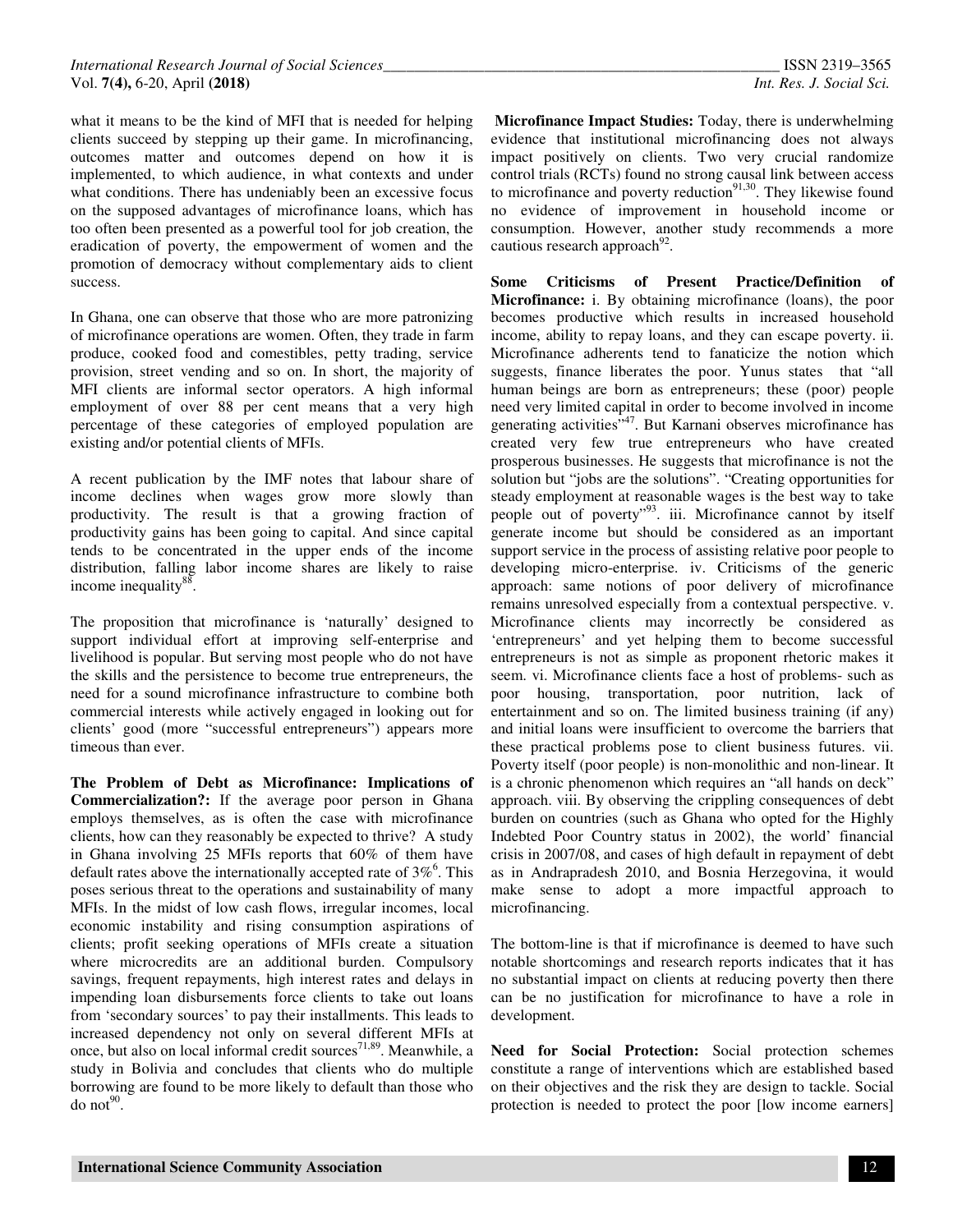against adverse developments and to fight poverty. Their effects on poverty (and wellbeing) are both direct and indirect, creating the conditions for higher productivity and risk management<sup>94</sup>. It 'focuses on reducing risk and vulnerabilities' and includes a range of public, private, and NGO interventions<sup>94</sup>. Apart from explicit microfinance NGOs, our observation suggests that commercialized MFIs in Ghana as well as their clients receive insignificant or no social protection. Social protection in the face of a whole range of disadvantages faced by microfinance clients such as high transaction costs and struggling or 'sacrifice' repayment is worthy of consideration on policy agenda. The reason for worrying about the consequences of no social protection for low income clients of microfinance operations is twofold. First, there is the straightforward consequence of remaining in perpetual low income status and debt in the short term. Second, however, is the fact that the short-term impacts can translate into medium-term negative impacts on assets, opportunities, and wellbeing all culminating to a vicious circle of low income earners and an ever increasing informal sector fueling persistent inequality.

**Complementary Services:** Non-financial services, alongside credit, are regarded as complementary. Embracing such approach can be a viable alternative towards medium to long term national development gains. That kind of investment would more than compensate for any shortfall in current narrow '*client liability'* approach.

**Why Microfinance with Income-Centered Focus is Imperative:** In Ghana, microfinance clients are predominantly self-employed business operators mostly found within the informal sector. Those in the informal sector or elementary employment earn the least monthly income apart from fishery workers. They include individual service providers such as seamstresses and tailors, saloon operators, petty traders, cooked food/food processors and so on – most of them being selfemployed<sup>87,95</sup>.

In Ghana, total educational attainment of population of secondary education and higher is 20.7 percent in the urban area and 6.0 in the rural area (page 11). Poverty in Ghana is mostly a rural phenomenon. Households in urban areas continue to have a much lower rate of poverty than those in rural areas: 10.6% versus  $37.9\%$ <sup>96</sup>. Analyzing these facts, albeit intuitively, it is not difficult to find that the low income status of majority of microfinance clientele is associated with low capacity, low educational attainment and low skill-set which limits their productivity level as well as their ability to compete for larger space in a given market at any given time; compelling them to maintain their subsistence activities at the same pace and size over the years. With increasing consumerism and globalization, indebtedness begins to take over clients' productivity.

**Reconsideration of Microfinance for Development:** Financial inclusion and credit expansion may act as an 'alternative to true wage increase' in some cases. In a publication, the authors

described a "casino economy" whereby the human productive resource depended solely on loans<sup>97</sup>. Key questions to ask then is how would microfinance innovation come about? Will it come from regulatory agencies such as Bank of Ghana? Will it be from 'financialization' on the part of MFI's, or will it be a natural graduation when things are left to the MFIs to sort out?

**Innovative Attempts at Providing Microfinance as Development?:** A handful of interest free microfinance programmes have come forward in recent years to provide interest free financial services. A few countries including USA and UK have introduced interest-free banks and micro finance institutions (IFMFIs). A research found that interest free microfinance is more successful in poverty alleviation and reaching the poorest of the poor than interest based microfinance<sup>98</sup>. The attention towards IFMFIs further increased when the Asian Development Bank (ADB) reports (2006 and 2013) mentioned the special characteristics of interest free finance and its capability to provide alternative means to reach underserved groups in small rural areas and agriculture producers based on the institutional-network-approach as well as fostering civil society partnership. In India, the attention towards IFMFIs was started and further boosted when Reghuram Rajan (2008), stated the role which IFMFIs can play to reduce the vulnerable effect of financial exclusion, which is believed to be the main reason for extreme poverty in the country<sup>99</sup>.

CGAP partnered with the Ford Foundation over the past decade to test the Graduation Approach through 10 pilots in eight countries. In these programs, families received food, seed capital, skills training, access to financial services such as savings, coaching and mentoring over a set period of time averaging around 24 months. Rigorous assessment of the pilots showed that incomes and household consumption rose at all but one site. Findings from India released in 2015 were even more encouraging. It also showed that beneficiaries spent more time working, went hungry on fewer days and experienced lower levels of stress and improved physical health. Some sites showed progress on women's empowerment and political engagement.

Michal Rutkowski, senior director of the Social Protection and Jobs Global Practice at the World Bank, emphasized that economic inclusion programs that increase earning opportunities and connect beneficiaries to markets and value chains are critical to the World Bank's mission to end poverty. "Governments and development partners are keen to identify cost-effective programs that improve the earnings, productivity, and resilience of the poorest and most vulnerable households and individuals. Making progress on the economic inclusion and jobs agenda is a big priority for the World Bank," said Mr.  $Rutkowski<sup>100</sup>$ .

Horizonti is a poverty-focused MFI, in Macedonia. From the very beginning Horizonti indentified the Roma community as a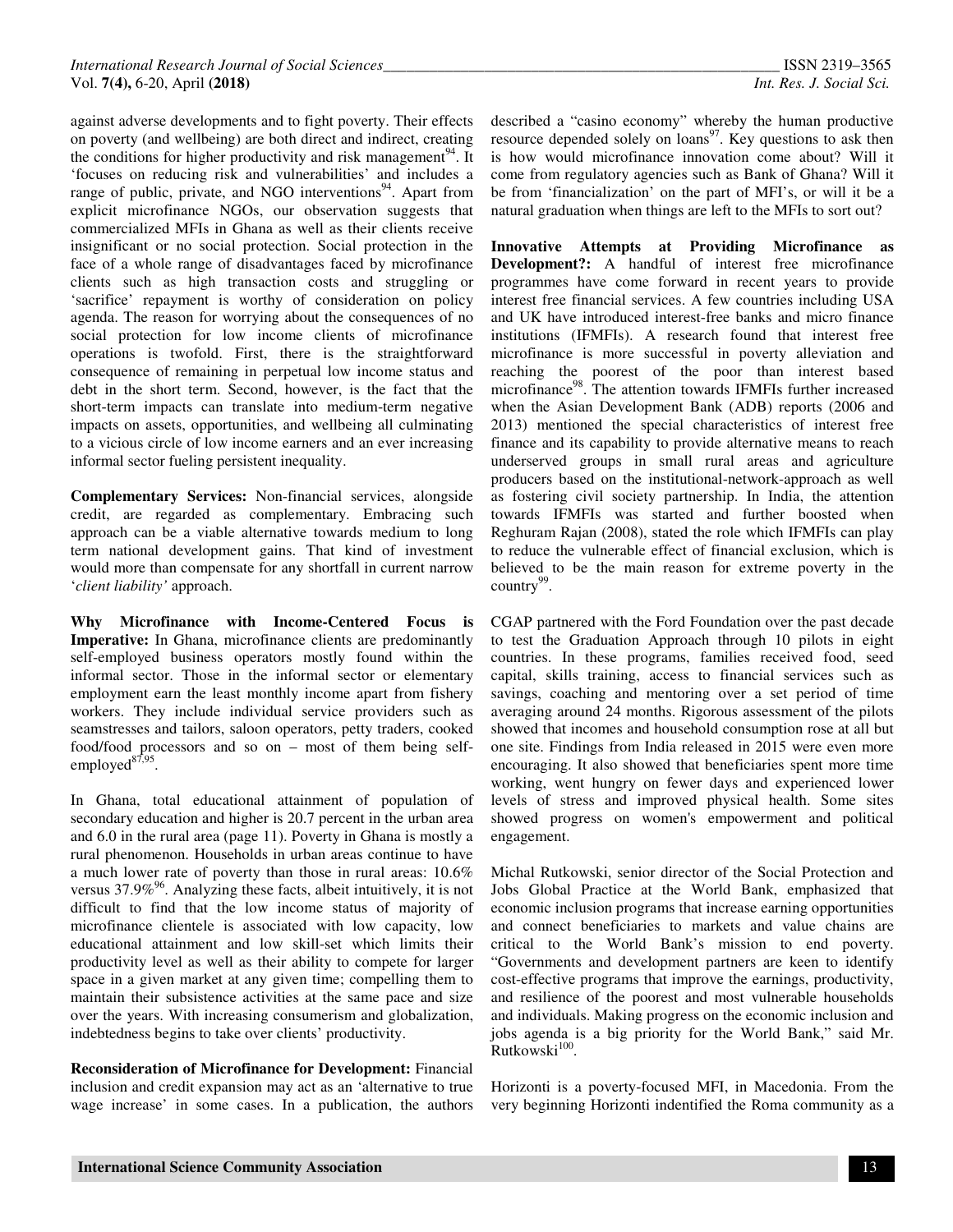potential market to serve, which is in line with the organization's mission and its social goals. Horizonti provides sustainable financial services to the Roma community, the most vulnerable, marginalized and socially excluded group in the Republic of Macedonia. Horizonti's financial services are short and long-term business loans to microentrepreneurs and small housing loans for reconstruction and repairs. In addition, Horizonti's activities include providing consultancy services to clients and access to non-financial services provided by its partner organizations. The case of Horizonti's long-term experience shows that the staff and loan officers in particular, are the key factor for success in this population outreach. But other development partners play an active support role. Designing just the right loan product that suits the needs and repayment capacities of Roma clients' businesses by a MFI is not sufficient to ensure a long-term relationship and sustainability.

## **The Concept of Responsible Financing**

**Responsible Finance** is described as "coordinated public and private sector interventions that encourage and assist financial services providers and their clients in improving their understanding and approaches, practices, and behaviors to create more transparent, inclusive and equitable financial markets, balanced in favor of all income groups"<sup>101</sup>. Responsible finance keeps clients at the core. It brings the focus back to the needs of the end-beneficiary clients by operationalizing practices that promote a more transparent, inclusive, client-centric, and equitable delivery of financial products and services. Embedding responsible finance practices as *sine qua non* for MFI operations requires collaboration.

**Settling on the Capability Approach:** The capability approach focuses on what people are able to do and be, as opposed to what they have, or how they feel. Sen argues that, in analyzing well-being, we should shift our focus from 'the means of living', such as income, to the 'actual opportunities a person has', namely their functionings and capabilities  $102$ . 'Functionings' refer to the various things a person succeeds in 'doing or being', such as participating in the life of society, being healthy and so forth, while 'capabilities' refer to a person's real or substantive freedom to achieve such functionings; for example, the ability to take part in the life of society<sup>102b</sup>. From Sen, we can deduce that the ability of a person is key to acquiring income. The priority is what we will call the 'normative focus' of the capability approach.

From a capability perspective, poverty is viewed as the deprivation of certain basic capabilities, and these can vary, as Sen has argued, 'from such elementary physical ones as being well nourished, being adequately clothed and sheltered, avoiding preventable morbidity, and so forth, to more complex social achievements such as taking part in the life of the community, being able to appear in public without shame, and so on<sup>'103</sup>. From this perspective, if the acquisition of debt shifts to over-indebtedness, the consequences can become

underwhelming for all parties and counterproductive to the community and society. In this regard, *capabilities* enhancement is in sync with responsible financing. Meanwhile, the critical role of lack of finance as resources to the concept of poverty also has wider implications, because it determines (while undermining) which aspects of our way of life should be included in a minimum standard of living aimed at measuring poverty.

### **Identifiable Collaborators and Stakeholders**

**The Government:** In Ghana, the Bank of Ghana (BoG) has ultimate oversight over commercial microfinancing. However, there are designated apex bodies which are setup to help develop the industry and so on. And there are various associations and companies which purports to support microfinancing. However, there appears to be a gap between microfinance service delivery and more engaged government/state support in that regard; especially at the district level. For example, although MFIs are to submit official registration/license from the BoG at the particular district assembly and in turn obtain a certification from that assembly, there appears to be a gulf in collaboration in that regard. But there is the need for engaged collaboration and support from the government through district assembly support for MFI as well as client success. For example, there is the District Business Advisory Board, the non-formal education office and so on within each district and yet, MFIs are often left all alone to 'do their own thing'. In short, local government effort to curtail poverty and low incomes need to consider propping up capability and other technical support to develop and support local MFIs as well as clients.

Financial markets and institutions arise to mitigate the effects of information and transaction costs that prevent direct pooling and investment of society's savings. But with some negative consequences cited (as the Andrapradesh, or South African, Bosnia, and even in Ghana), it is both necessary and important to understand the underlying functions that particular financial sector operators perform. Thus, the state is enjoined to do more by being a more engaged partner with MFIs for overall development of microfinancing; especially at the district level.

The government of Ghana (GoG) in improving the lot of Ghanaians is pursuing the "Transforming Ghana Agenda" a culminating factor to the emergence of a National Development Plan 2018-2057, under the auspices of the National Development Planning Commission (NDPC). The NDPC plan has four pillars: Social development, Economic Development, Environmental Development and Institutional Development<sup>104</sup>. Getting involved with MFI activities as a grassroot partner in developing the microfinance infrastructure is relevant.

**The Role of NGOs:** NGOs are described as "crucial sources of capacity that can be unleashed to complement and improve the effectiveness of the public sector"<sup>105</sup>. NGOs can further "be of use in both implementing capacity development plans and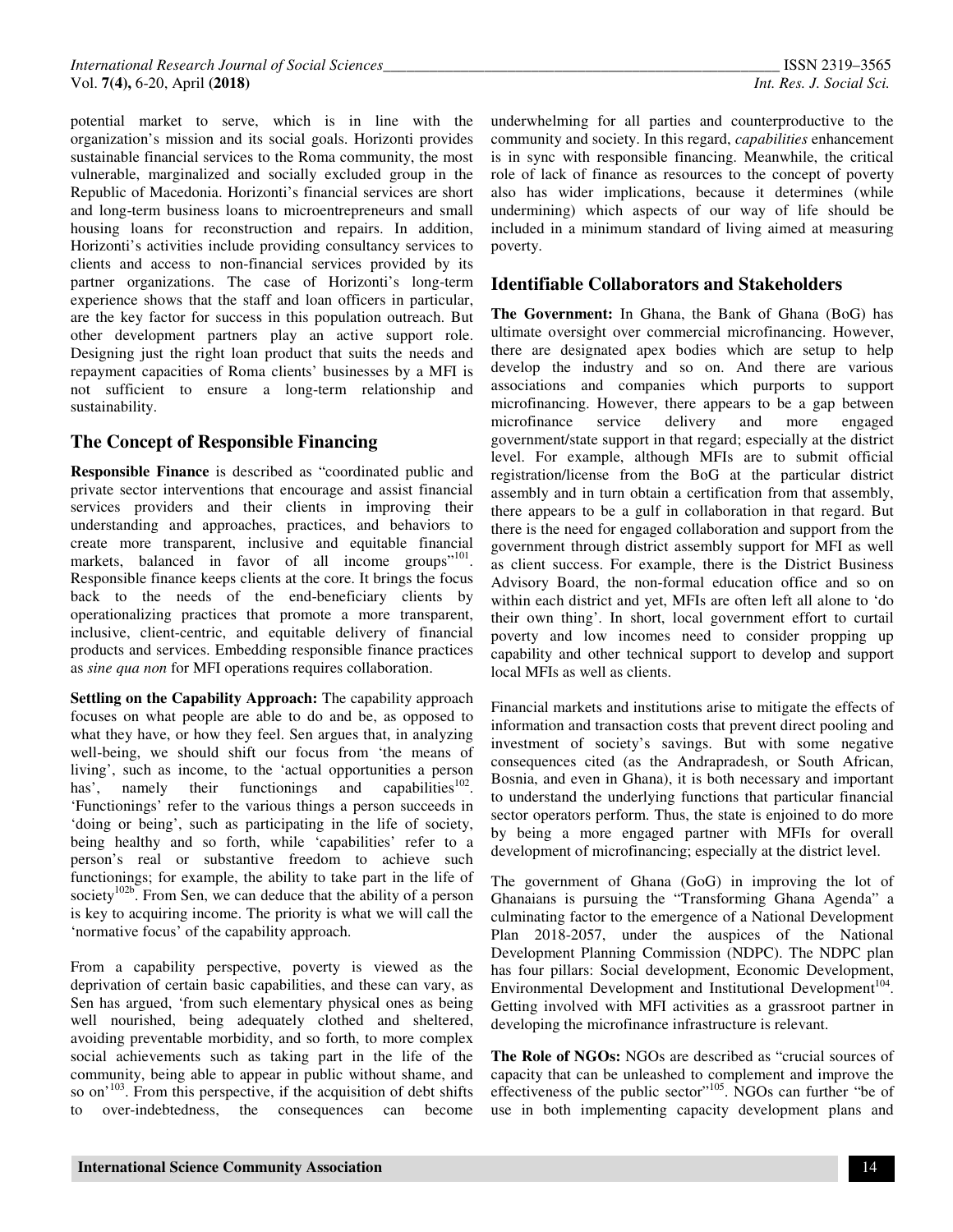monitoring the outcomes of plans implemented by government", therefore, NGOs are both actors in and objects of development<sup>106</sup>. As endogenous actors in this process, NGOs are affected by changes in their environment. In Ghana, capacity deficit of 'poor or informal clients' necessitates the need for action to improve their performance. From the discussions, we have sought to point out that the challenges clients' face of inability to thrive during increased competition; globalization and local over-indebtedness can pose challenges. Indeed, NGOs are not new or entirely absent from participating in microfinancing in Ghana. However, many NGOs nowadays fear being considered 'bankers' in development, "the implication being that it is not through the transfer of money that development really takes place, but through other capacity building processes $^{107}$ ."

**The Role of Traditional Rulers/Chiefs:** Although much is often said about the need for public-private engagement and/or partnership to foster national development, it appears not much is often considered of the strategic involvement of chiefs/regents and traditional rulers in the discourse of participatory development within the microfinance area.

Historically, traditional rulership existed long before the onset of colonialism. A traditional ruler is the person of his/her ancestry who occupies the throne or stool and who has been appointed to it in accordance with the customs and the traditions of the said area. In Ghana, the institution of chieftaincy is established by customary law and guaranteed by the 1992 Constitution. Although they do not have formal political power, the Constitution bars them from engaging in active party politics, in many cases they continue to command respect from their people and have considerable informal influence within their chieftaincy jurisdiction- where a particular tribe, dialect or language may be dominant. They work in conjunction with their subjects and therefore carry the whole community along to accomplish development projects that will be of benefit to the entire community. For instance, by establishing a charity foundation which supports education, health and other services, Otumfuo Osei Tutu II, King of Ashanti, is a promoter of human development<sup>108</sup>. In a similar fashion, Nana Amoatia Ofori Panin, the 35<sup>th</sup> king of Abuakwa pledged to introduce real economic development, commercial growth and the general progress and welfare of the people. At his coronation, he said, "the success of my reign is dependent totally on my ability as your leader to ensure that our future- our children- is really secure"<sup>109</sup>.

The bottom line here is that for microfinance to be useful and have impact, indigenous solidarity is relevant and inseparable from a proposition which resides for and among people within local communities. With this background, it could be argued that broadening the development focus of commercial microfinancing to tap the strategic partnership with such traditional leaders can go a long way not only to complement MFI efforts but to also check the asymmetry of information as regards local clients; fostering risk reduction.

**The Role of Academic Institutions:** Of late, the efforts of research and its usefulness are especially tailored to unearth prevailing conditions at a certain local level. This suggests that researchers, institutions and the academic fraternity will be more useful in providing certain technical support or volunteering to be unofficial member(s) of MFI board as probono service. Universities and higher education institutions do not live outside the society but are part of it. They have both academic and social role to help in society's upgrade.

**Involving Foreign Missions and the United Nations:** The United Nations organization is adequately represented in Accra by its units such as the WHO, UNDP, UNICEF, FAO, and UNESCO. Similarly there are foreign development partners such as JICA, CIDA, USAID, OXFAM, VSO, GTZ, DANIDA, World Bank, ILO, and WIEGO. Indeed, there is SEND Ghana, Grameen Foundation as well as the many foundations and charities. There is also ECOWAS as well as the AfDB that are supposed to be partners of all the people (not just those Ghanaians employed in their offices) in the efforts at development progress. Often, technical assistance at the grassroots is in the form of holding workshops for district assembly staff and the like. Perhaps it is high time there be a close collaboration with local MFIs in order to strengthen the MFI as a necessary private and yet social institution.

**Development Partnership is Sustainable Development:** Efforts to improve the lot of poor or low income earners vis-àvis the environment is often mentioned as 'sustainable development'. The premise is that tackling low income of microfinance clients from a broader partnership or coordinated approach will have the greatest impact and will necessarily create better sensitization and reduce potential practices that could degrade the environment. This approach recognizes that the environment is an ally in development.

**Working Definition of Microfinance:** From the discussions, we can say that microfinance carries with it a certain ethos and soul. Commercialized microfinancing does not take away the core philosophy of extending financial inclusion to those who would '*normally*' not be served by commercial banks. The tendency, however, is for commercial microfinance to be prone to rent-seeking at the expense of clients own improvement in their livelihood which would then be defying a noble proposition. Hence we define microfinance as, "a social innovation geared towards financial inclusion that employs various stakeholders to make the efforts work for the development of both MFI and clients". We observe, that many MFIs in Ghana are small run entities; often in rented premises. Therefore, to specifically define MFIs to include the provision of insurance and pension services and so on would be a tall (if not impossible then unrealistic) order. Although, this definition might be implied in all previous definitions of microfinance, this one is hands-on; suggesting that MFIs pursue an active partnership and collaboration with identifiable stakeholders to grow the institution, grow the clients, and grow the society. This proposition somewhat shifts the focus on microfinance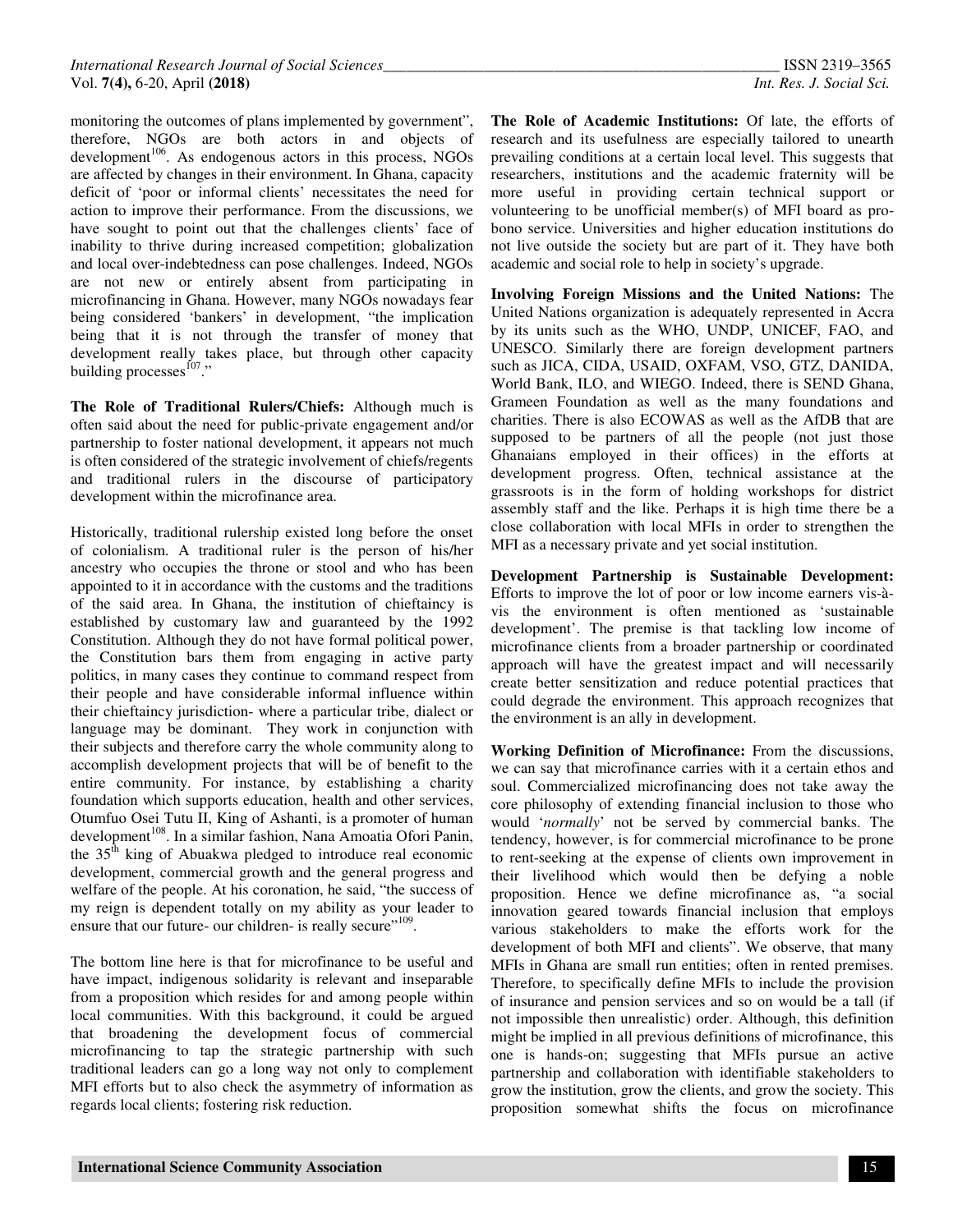operations from a somewhat private 'capitalist' orientation to a more 'public service' approach. While there would be the benefit of knowledge exchange, there would also be better transparency and fairness towards client progress in the jobs they do. Arguably, this might be a better way of balancing commercial interests and/with clients/social interests.

## **Conclusion**

Perhaps no one would argue against the notion that microfinance can be a very useful apparatus in human, social, economic, political and national development. From the literature review, we can believe that microfinance's raison *d'être* is a positive, human-centered proposition. This raison d'être extends from the individual with potential, to their livelihood: self-enterprise and eventual self-worth and/or selffulfillment. At least, that purported reason justifies support for microfinance as a development proposition. But if microfinancing cannot benefit the generality its clients, it has no basis in development. While commercialized microfinancing cannot be wished away (some advocates make a strong case for it as a basis for financial inclusion in scale and depth to low income earners), certain challenges arise: some clients seem somewhat unable to thrive with globalization etc which poses a threat to microfinancing as a development proposition. To reverse this trend, we propose responsible financing with the active collaboration of identifiable stakeholders with the local environment. Microfinance promises a win-win potion for development on capital $103$ . The best way to reduce poverty for low income earners is to focus on raising their productive capacity – not the consumption capacity – of the poor. Active engagement can indeed have positive spillover structural and human development effect. Microfinance can become an important conduit for improving the lot of low income earners, operating in a large-size informal economy. Success here makes necessary contribution to the success of the current government's One District, One Factory initiative as well as Ghana's current strive for industrialization.

### **References**

- **1.** Roy A. (2010). Poverty Capital Microfinance and the Making of Development. Routledge, Taylor and Francis, London New York.
- **2.** Bond P. (2012). Debt, Uneven Development and Capitalist Crisis in South Africa: from Marikana Microfinance Mashonisas to Moody's Macroeconomic Monitoring. Paper presented to Rosa Luxemburg Stiftung Workshop, Berlin, 30 November – 2 December. http://ccs.ukzn.ac.za/files/Bond%20Berlin%20paper%20on %20debt%20and%20uneven%20development%20in%20co<br>ntemporary%20South%20Africa pdf (Accessed 2<sup>8th</sup> ntemporary%20South%20Africa.pdf (Accessed, December 2017).
- **3.** Addae-Korankye A. (2014). Causes and control of loan default/delinquency in microfinance institutions in Ghana.

*American international journal of contemporary research*, 4(12), 36-45.

- **4.** Elyachar J. (2005). Markets of Dispossession: NGOs, Economic Development, and the State in Cairo (Politics, History, and Culture). Duke University Press Books, Durham and London. Chapter 7, 191-195.
- **5.** Weber H. (2006). The Global Political Economy of Microfinance and Poverty Reduction: Locating local "Livelihoods" in Political Analysis. Jude L. Fernando (ed.): *Microfinance: Perils and Prospects.* London: Routledge, 43-63. (cited in Mader, 2015). 5b Weber H. (2004). The "New Economy" and Social Risk: Banking on the Poor?. *Review of International Political Economy,* 11, 356-386.
- **6.** Milford B. (2010). Why Doesn't Microfinance Work? The Destructive Rise of Local Neoliberalism. Zed Books, London/New York. ISBN- 978184813327; ISBN-9781848133334. 6b. Bateman M. (2011). Confronting Microfinance: Undermining Sustainable Development. Sterling VA: Kumarian Press, 49. ISBN: 978-1-1-56549- 436-7. 6c Bateman M. (2014). The Rise and Fall of Mohammad Yunus and the Microcredit Model. https://www.microfinancegateway.org/sites/default/files/mf g-en-paper-the-rise-and-fall-of-muhammad-yunus-and-themicrocredit-model-jan-2014.pdf (Accessed, 1st December 2017).
- **7.** Wholey J. (1979). Evaluation: Performance and promise. 127.
- **8.** Visconti R.M. (2015). A Survey of Microfinance for Developing Countries: A Social Responsible Investment Opportunity. JEL Classification G21, H81, 130, L31, O19.
- **9.** Roodman D. (2012). Due Diligence. Baltimore, MD: Brookings Institution Press. Roodman, D. (2011). Does Compartamos Charge 195% Interest? David Roodman's Microfinance Open Book Blog, David Roodman. Washington, DC: Center for Global Development. http://www.cgdev.org/blog/doescompartamos -charge-195 interest. (Accessed  $7^{\text{th}}$  January 2018).
- **10.** Seibel H.D. (2005). Does History Matter? The Old and the New World of Microfinance in Europe and Asia. Cologne: University of Cologne. http://www.microfinancegateway. org/library/does-history-matter-old-and-newworldmicro finance-europe-and-asia. (Accessed 2<sup>nd</sup> December 2017).
- **11.** Balkenhol B. (2007). Efficiency and sustainability in microfinance. In Balkenhol, B. eds. Microfinance and Public Policy. Outreach, performance and efficiency. PALGRAVE MACMILLAN, New York, N.Y., & International Labor Office, Geneva, Switzerland, 3-23.
- **12.** Harvard Business Review (HBR) (2015) January February 2015, 32.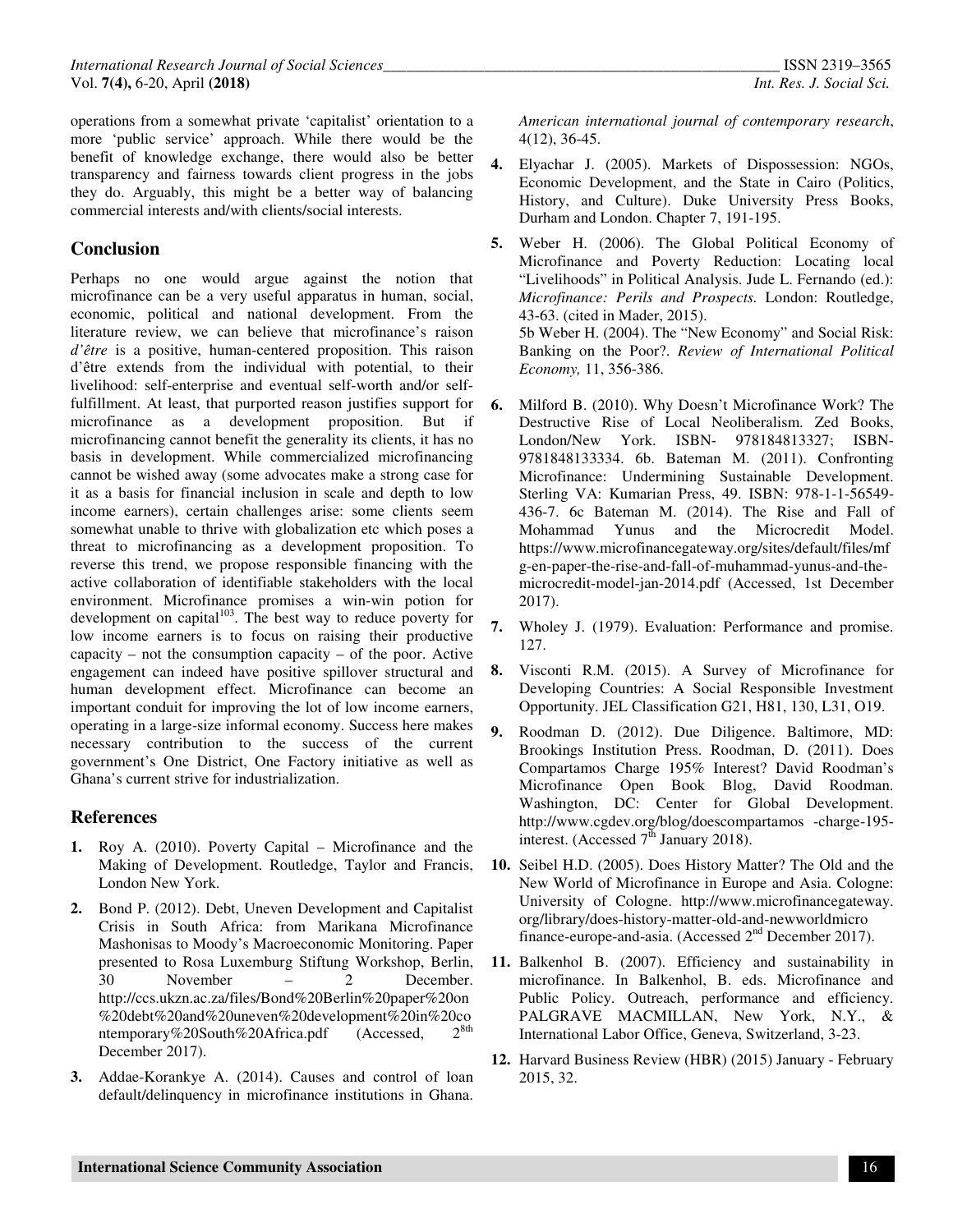- **13.** Nobel Prize (2006). https://www.nobelprize.org/nobel\_ prizes/peace/laureates/2006/
- **14.** Mader P. (2015). The Political Economy of Microfinance Financialising Poverty. Palgrave Macmillan, UK.. ISBN: 978-1-137-00150-4 Paperback.
- **15.** Asiama J.P. (2007). Microfinance in Ghana: An Overview. Bank of Ghana Publication, Research Department Bank of Ghana.
- **16.** Armendáriz B. and Szafarz A. (2011). On Mission Drift in Microfinance Institutions. https://mpra.ub.uni-muenchen. de/31041/Mission\_Drift.pdf (Accessed, 7th December 2017).
- **17.** Ledgerwood J. (2000). Microfinance Handbook: An Institutional and Financial Perspective. Washington D.C: World Bank.
- **18.** Rhyne E. (2001). Commercialization and Crisis in Bolivian Microfinance. World Bank Group [US] https://www.microfinancegateway.org/sites/default/fies/mf g-en-paper-commercialization-and-crisis-in-bolivianmicrofinance-nov-2001.pdf (Accessed, 3rd January 2018).
- **19.** Van Maanen G. (2004). MICROCREDIT Sound Business or Development Instrument. World Bank Group [US] https://www.microfinancegateway.org/sites/default/files/mf g-en-paper-microcredit-sound-business-or-developmentinstrument-sep-2004.pdf (Accessed, 5th January 2018).
- **20.** Montgomery H. and Weiss J. (2005). Great Expectations: Microfinance and Poverty Reduction in Asia and Latin America. ADB Institute Research Paper Series No., 63.
- **21.** Sriram M.S. and Kumar R. (2007). Conditions in which microfinance has emerged in certain regions. *Economic and Political Weekly*, 67-72.
- **22.** Azevedo J.P. (2007). Microfinance and Poor Entrepreneurs. In S. C. Parker (Eds). The life cycle of entrepreneurial ventures. New York: Springer, 301-334.
- **23.** Hulme D. and Mosley P. (1996). Finance Against Poverty. 1 and 2, Routledge: London.
- **24.** Ahmed H. (2002). Financing Microenterprises: An Analysis of Islamic Microfinance Institutions. *Islamic Economic Studies*, 9(2), 27-64.
- **25.** Mayoux L. (2002). Microfinance and Women's Empowerment: Rethinking 'Best Practice'. *Development Bulletin*, 57, 76-80.
- **26.** Johnson S. (2004). The impact of microfinance institutions in local financial markets: a case study from Kenya. *Journal of International Development*, 16(3), 501-517. DOI: 10.1002/jid.1088
- **27.** Prahalad C.K. (2005). The Fortune at the Bottom of the Pyramid (Eradicating Poverty through Profits). Wharton School Publishing. ISBN: 0-13-146750-6.

http://etelangana.org/uploads/ebooks/CkPrahalad\_2014-03- 26\_130317/2014-03-26\_130520\_Fortune.pdf (Accessed, 11th November 2017).

- **28.** Karim N., Tarazi M. and Reille X. (2008). Islamic Microfinance: An Emerging Market Niche. World Bank Group [US] https://www.cgap.org/sites/default/files/CGAP-Focus-Note-Islamic-Microfinance-An-Emerging-Market-Niche-Aug-2008.pdf (Accessed, 10th January 2018).
- **29.** Copestake J. (2007). Mainstreaming microfinance: Social performance management or mission drift?. *World development*, 35(10), 1721-1738.
- **30.** Karlan D. and Zinman J. (2010). Expanding credit access: Using randomized supply decisions to estimate the impacts. *The Review of Financial Studies*, 23(1), 433-464.
- **31.** Counts A. (2008). Small Loans, Big Dreams How Nobel Prize Winner Muhammad Yunus and Microfinance are Changing the World. John Wiley & Sons, Inc. New Jersey. ISBN: 978-0-470-19632-8.
- **32.** Bank of Ghana (2006). Ghana Microfinance Policy Document (GHAMP).
- **33.** Asian Development Bank (2000). Finance for the Poor: Microfinance Development Strategy. https://www.adb. org/sites/default/files/institutional-document/32094/ financepolicy.pdf (Accessed, 1st December 2017).
- **34.** Rangarajan C. (2008). Microfinance in India: Scopes and Limitations. Available at shodhganga.inflibnet.ac.in/ bitstream/10603/51331/9/09.chapter%203.pdf (Accessed, 5<sup>th</sup> January 2018)
- **35.** Khandelwal A.K. (2007). Microfinance Development Strategy in India. *Economic and Political Weekly*, 42(13), 1127-1135.
- **36.** CGAP (2003). Helping to Improve Donor Effectiveness in Microfinance. Financial Services For The Rural Poor. Donor Brief No. 15
- **37.** CGAP (2004). Key Principles of Microfinance. Washington DC: CGAP.
- **38.** Ivatury G. and Abrams J. (2005). The Market for Foreign Investment in Microfinance: Opportunities and Challenges. Focus Note, 30.
- **39.** ILO: What is Microfinance (libguides.ilo.org/microfinanceen) (Accessed,  $2<sup>nd</sup>$  February 2018). 39b. ILO (2005). Policy Statement (www.ilo.org/public /libdoc/ilo/GB/294/GB.294 \_ESP\_3\_engl.pdf
- **40.** Mersland R. and Strom R.O. (2010). Microfinance Mission Drift?. *World Development*, 38(1), 28-36. DOI: 10.1016/j.worlddev.2009.05.006
- **41.** Brennan D. (2008). Microfinance Reviews. One mission, myriad benefits from microfinance institutions. Available at: http://nuwireinvestor.com /articles/ microfinance-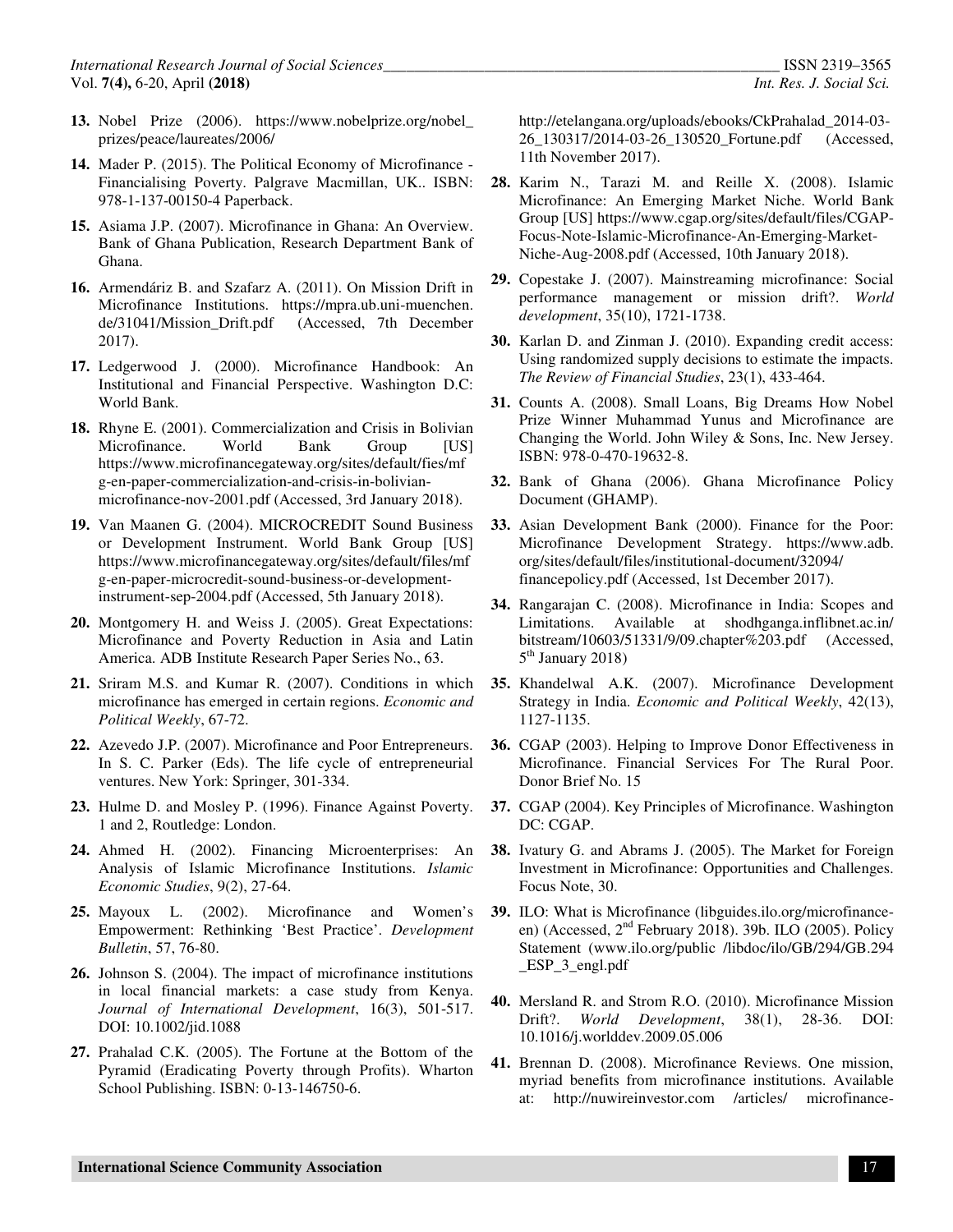institution-reviews-51486aspx (Accessed,  $5<sup>th</sup>$  January 2018).

- **42.** Chasmer K. (2009). The Commercialization of Microfinance in Latin America. World Bank Group [US] https://www.microfinancegateway.org/sites/default/files/mf g-en-paper-the-commercialization-of-microfinance-in-latinamerica-apr-2009.pdf (Accessed, 3rd January 2018).
- **43.** Morduch J. (1999). The Microfinance Promise. *Journal of Economic Literature*, XXXVII, 1569-1614. https:// wagner.nyu.edu/files/faculty/poblications/1999-12- Microfinance\_Promise.pdf (Accessed, 1st August 2017). 43b Morduch, J. (2000). The microfinance schism. World development,28(4),617-629. https://pdfs. Semanticscholar .org/c9e7/76b0cb9d109f361b16e693105f00a19f53bb.pdf (Accessed, 2nd August 2017).
- **44.** Sriram M.S. and Upadhyayula R.S. (2003). The Transformation of Microfinance in India: Experiences. Options and Futures, IIM Ahmedabad. 44b Sriram M.S. and Upadhyayula R.S. (2004). The Transformation of the Microfinance Sector in India. *ESR Review*, 6(2), 89. Available at: https://scholarsarchive. byu.edu/esr/vol6/ iss2/6 (Accessed,  $12<sup>th</sup>$  January 2018).
- **45.** Fisher T. and Sriram M.S. (2002). Beyond Micro-credit: putting Development Back into Micro-finance. Oxfam.
- **46.** Langelett G. (2002). Human capital: A summary of the 20th Century Research. *Journal of Education Finance*, 28(1), 1- 23.
- **47.** Yunus M. (with Alan Jolis) (2001). Banker to the Poor. (Quotation by then World Bank president James D. Wolfensohn, 1996).
- **48.** Stockhammer E. (2012). Rising inequality as a root cause of the present crisis. *Political Economy Research Institute*, (282), 1-31. www20.iadb.org/intal/catalogo/PE/2012/ 12196.pdf (Accessed, 2nd December 2017).
- **49.** Duménil G. and Lvy D. (2011). The Crisis of Neoliberalism. Harvard University Press. ISBN 978-0-674- 04988-8
- **50.** Stroh de Martinez C. (2011). Finance for the poor in demand: who uses microfinance and why? Working Paper. No.10/2011. www.ipe-berlin.org/fileadmin/ downloads/working\_paper/ipe-working\_paper\_10.pdf (Accessed, 23rd December 2017).
- **51.** Hein E. (2011). Finance-dominated capitalism, redistribution, household debt and financial fragility in a Kaleckian distribution and growth model. Working Paper, No. 11/2011.

www.ipe-berlin.org/fileadmin/downloads/ working\_paper/ ipe\_working\_paper\_11.pdf (Accessed, 23rd September 2017).

**52.** Wolff E.N. (2007). Recent trends in Household Wealth in the United States: Rising Debt and the Middle-Class Squeee. Available at: citeseerx.ist.psu.edu/viewdoc/ download?doi=10.1.1.640.5171&rep=rep1&type=pdf (Accessed, 2nd November 2017).

- **53.** Toporowsky J. (2012). Neologism and Theoretical Innovation in Economics: The Case of 'Financialization'. SOAS Department of Economics Working Paper Series, No. 171, The School of Oriental and African Studies. Available at https://www.soas.ac.uk/economics/research/ workingpapers/file74889.pdf (Accessed, 17th November 2017).
- **54.** World Bank (2014). Global Financial Development Report 2014: Financial Inclusion. Washington, DC. © World Bank. https://openknowledge.worldbank.org/handle/ 10986/16238 License: CC BY 3.0 IGO."
- **55.** Barry N. (1995). The missing links: Financial systems that work for the majority.
- **56.** Johnson S. (2007). Reaping the Benefits of Financial Globalization. *IMF*. Available at: https://www.imf.org/ external/np/res/docs/2007/0607.pdf (Accessed 12<sup>th</sup>) external/np/res/docs/2007/0607.pdf (Accessed December 2017).
- **57.** Aryeetey E. (2004). Globalization, Employment and Poverty Reduction in Ghana. in Understanding Globalization, Employment and Poverty Reduction edited by E. Lee and M. Vivarelli and published by Palgrave Macmillan.
- **58.** Sachs J.D. (2005). The End of Poverty Economic Possibilities of Our Time. Penguin Press, New York.
- **59.** Nozick R. (1984). Theory of Value and Its Implications. (by Andrew Altman) DOI: 10.111/j.2041-6962.1984. tb00331.x.
- **60.** Friedman M. (1962). Capitalism and Freedom. University of Chicago Press.
- **61.** Hayek F.A. (1991). The Trend of Economic Thinking. *Essays on Political Economists and Economic History*. Eds. W.W. Bartley III and Stephen Kresge. Chicago University Press.
- **62.** Boyer R. (2000). Is a finance-led growth regime a viable alternative to Fordism? A preliminary analysis. *Economy and society*, 29(1), 111-145.
- **63.** Giroux H.A. (2004). Public Pedagogy and the Politics of Neo-liberalism: Making the Political more Pedagogical. Available at: www.cws.illinois.edu/iprhdigitalliteracies/ GirouxPublicPFinE2004.pdf (Accessed, 12<sup>th</sup> January 2018).
- **64.** Beck U. and Beck-Gernsheim E. (2002). Individualization. ISBN: 9780761961123.
- **65.** Toynbee P. (2003). Hard work: Life in low-pay Britain. Bloomsbury Publishing UK. ISBN: 9780747564157
- **66.** Young I.M. (2000). Five Faces of Oppression. Available at: https://mrdevin.files.wordpress.com/2009/06/five-faces-ofoppression.pdf (Accessed  $5<sup>th</sup>$  January 2018).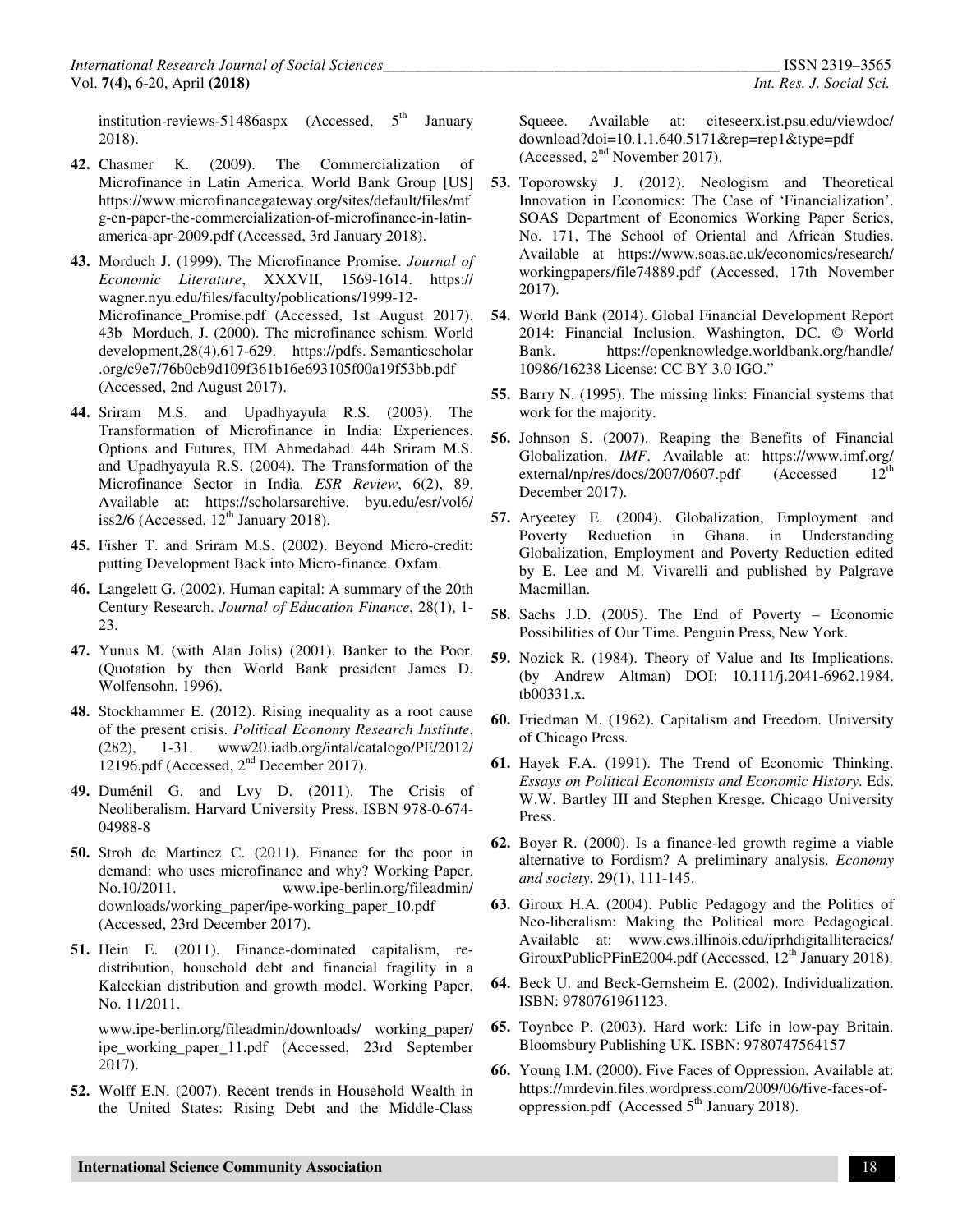- **67.** Poyo J. and Young R. (1999). Commercialization of Microfinance: A Framework for Latin America. United States Agency for International Development Microenterprise Best Practices Project, Development Alternatives, Inc., Washington, D.C.
- **68.** Christen R.P. (2001). Commercialization and Mission Drift: The Transformation of Microfinance in Latin America. Consultative Group to Assist the Poorest (CGAP) Occasional Paper No. 5. Washington, DC: CGAP. https://www.cgap.org/sites/default/files/CGAP-Occasional-Paper-Commercialization-and-Mission-Drift-The-Transformation-of-Microfinance-in-Latin-America-Jan-2001.pdf (Accessed, 25th December 2017).
- **69.** Almario J.S. (2002). Reaction Paper on the Country Study "Commercialization of Microfinance in the Philippines." Comments prepared for the ADB Philippines Country Workshop on Commercialization of Microfinance held 16– 18 July 2002 at the Westin Philippine Plaza in Manila, Philippines. (Unpublished document).
- **70.** Drake D. and Rhyne E. (2002). Commercialization. In The Commercialization of Microfinance: Balancing Business and Development. edited by Deborah Drake and Elisabeth Rhyne. Bloomfield, CT: Kumarian Press.
- **71.** Rahman A. (2001). Women and Microcredit in Rural Bangladesh: An Anthropological Study of Grameen Bank Lending. Boulder, CO: Westview Press
- **72.** Otero M. and Rhyne E. (1994). The New World of Enterprise Finance (Building Healthy Financial Institutions for the Poor). Kumarian Press. ISBN: 1-56540-030-4.
- **73.** Robinson M.S. (2001). The Microfinance Revolution (Sustainable Finance for the Poor). ISBN: 0-8213-4524-9 Available: http://documents.worldbank.org/curated/en/ 226941468049448875/pdf/232500v10REPLA18082134524 501PUBLIC1.pdf (Accessed, 2nd November 2017).
- **74.** Harvey D. (2006). Neo‐Liberalism as creative destruction. *Geografiska Annaler: Series B, Human Geography*, 88(2), 145-158. https://www.jstor.org/stable/ 3878384?seq=1page\_scan\_tab\_contents (Accessed, 17<sup>th</sup> September 2017).
- **75.** Rosenberg R. (2007). CGAP Reflections on the Compartamos Initial Public Offering: A Case Study on Microfinance Interest Rates and Profits. Focus Note No. 42 (draft). Washington D.C.: CGAP. Available at: www.cgap.org/sites/default/files/CGAP-Focus-Note-CGAP -Reflections-on-the-Compartamos-Initial-Public-Offering-A-Case-Study-on-Microfinance-Interest-Rates-and-Profits-Jun-2007.pdf (Accessed, 5th January 2018).
- **76.** Rozas D. (2013). What's Next: Another Repayment Crisis?. http://www.financialaccess.org/blog/2013/02/ what%E2%80%99s-next-another-repaymentcrisis (Accessed,  $4<sup>th</sup>$  January 2018).
- **77.** Nawaz A. (2010). Issues in subsidies and sustainability of microfinance: An empirical investigation. Centre Emile Bernhiem (CEB). Working Paper, (10/010). file:///C:/Users/ USER/Downloads/RePEc\_sol\_wpaper\_10-010.pdf (Accessed, 3rd January 2018).
- **78.** Pavlović D.S. and Stoyanov D. (2011). Microfinance Saturation in Bosnia and Herzegovina. In Bateman, M. [Ed.], "Confronting Microfinance: Undermining Sustainable Development. West Hartford, CT: Kumarian Press, 175-205.
- **79.** Gonzalez-Vega Claudio (1977). Interest Rate Restrictions and Income Distribution. *American Journal of Agricultural Economics*, 59(5), 973-976.
- **80.** Sinapi Aba Savings and Loans Company (2018) www.sinapi.com (Accessed,  $27<sup>th</sup>$  January 2018).
- **81.** Carbo S., Gardner E.P.M. and Molyneux P. (2005). Financial Exclusion London: Macmillan.
- **82.** Guy Vincent (2005). The Roles of Microfinance, Entrepreneurship and Sustainability in Reducing Poverty in Developing Countries. http://gdrc.org/icm/micro/guy\_ sustmicro.pdf (Accessed, 26th December 2017).
- **83.** Grameen Foundation (2011): *2010–2011 Annual Report: Creating Solutions for the Poorest*. Washington, DC: Grameen Foundation USA.
- **84.** La Torre M. and Vento G.A. (2006). Microfinance. Palgrave Macmillan, New York, 4, 11-14. ISBN: 13:978-1- 4039-9789-0
- **85.** Aryeetey E. (1998). Informal Finance for Private Sector Development in Africa. *Economic Research Papers*. No. 41, African Development Bank Group.
- **86.** Bank of Ghana (2016). Business Rules and Sanctions for Microfinance Institutions (Tiers 2, 3, and 4; pages v, vi and 2).
- **87.** Cooke E., Hague S. and McKay A. (2016). The Ghana poverty and inequality report: Using the  $6<sup>th</sup>$  Ghana living standards survey. *University of Sussex*, https://www. unicef.org/ghana/ Ghana\_Poverty\_ and\_Inequality Analysis \_ FINAL\_Match\_2016(1).pdf (Accessed, 3<sup>rd</sup> November 2017).
- **88.** IMF (2018). Drivers of Declining Labor Share of Income. https:/blogs.imf.org/2017/04/12/drivers-of-declining-laborshare-of-income/ (accessed  $27<sup>th</sup>$  January 2018).
- **89.** Lazar S. (2004). Education for Credit. Development as Citizenship Project in Bolivia. *Critique of Anthropology,* 24(3), 301-319. DOI:10.1177/0308275X04045423
- **90.** Vogelgesang U. (2003). Microfinance in times of crisis: The effects of competition, rising indebtedness, and economic crisis on repayment behavior. *World Development*, 31(12), 2085-2114. http://citeseerx.ist.psu.